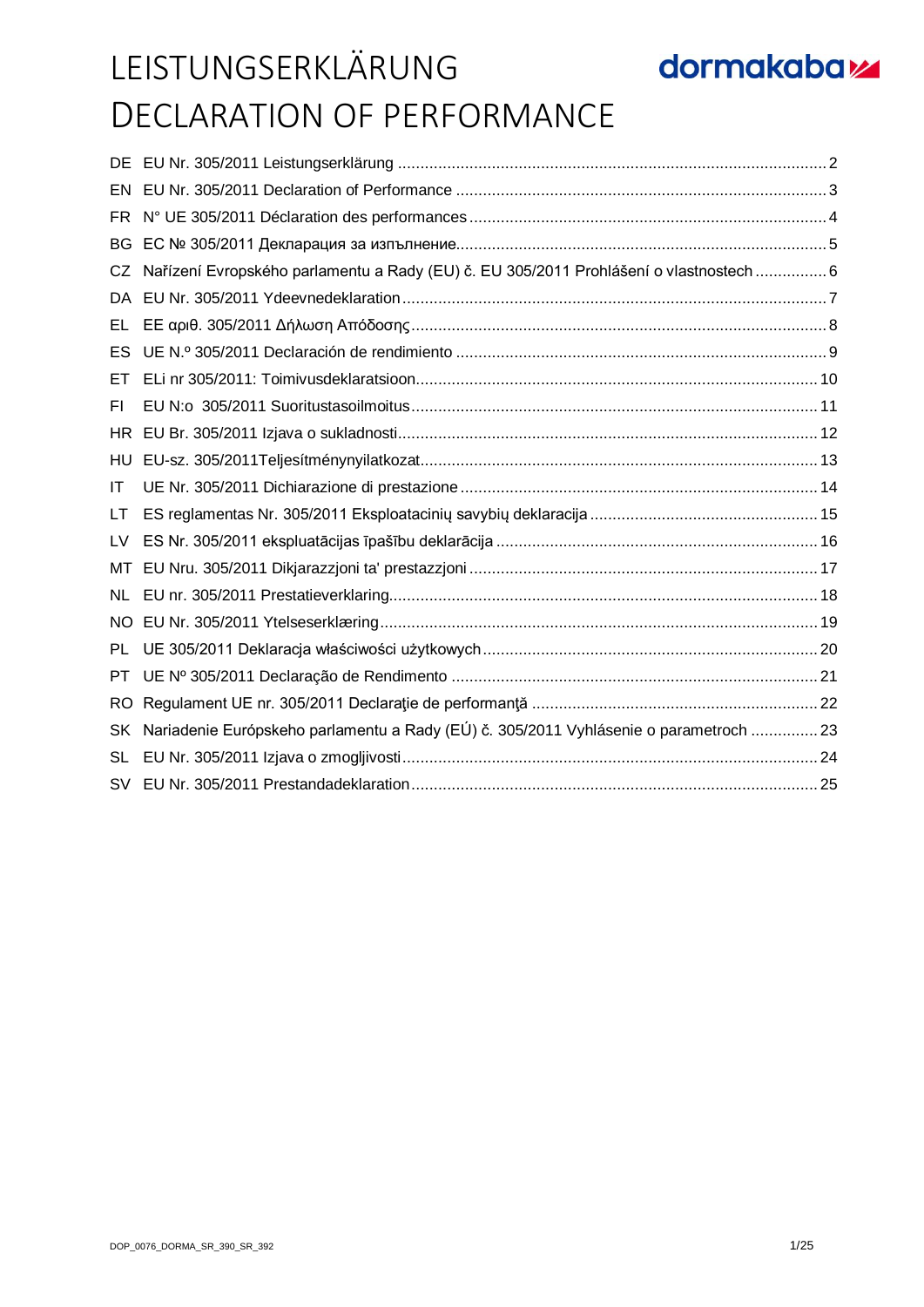## DOP\_0076

#### **DE EU Nr. 305/2011 Leistungserklärung**

- Eindeutiger Kenncode des Produkttyps: Schließfolgeregler **DORMA SR 390, DORMA SR 392**
- Verwendungszweck(e): an Feuer- und Rauchschutztüren zur Erfüllung der Anforderungen an diese Türen selbstschließend zu sein und auszulösen
- Hersteller: dormakaba Deutschland GmbH DORMA Platz 1 58256 Ennepetal
- System zur Bewertung und Überprüfung der Leistungsbeständigkeit: System 1
- Harmonisierte Norm: EN 1158: 1997/A1: 2002/AC: 2006
- Notifizierte Stelle(n): MPA NRW 0432
- Erklärte Leistung(en):

| <b>Wesentliche Merkmale</b>         | Leistung                                                                                                                                 | Harmonisierte technische<br><b>Spezifikation</b> |
|-------------------------------------|------------------------------------------------------------------------------------------------------------------------------------------|--------------------------------------------------|
| Selbstschließend                    | Anwendungsklasse 3<br>• Schließfolgeregler-Größe EN 3-7<br>Anwendbarkeit an Feuer- u. Rauchschutztüren Klasse 1<br>• Sicherheit Klasse 1 | EN 1158: 1997/A1: 2002/AC:<br>2006               |
| Dauerhaftigkeit<br>selbstschließend | • Dauerfunktion 500000 Zyklen Klasse 8<br>Hohe Korrosionsbeständigkeit Klasse 3<br>٠                                                     |                                                  |
| Gefährliche Substanzen              | Besonders besorgniserregende Stoffe < Grenzwerte                                                                                         |                                                  |

Die Leistung des vorstehenden Produkts entspricht der erklärten Leistung/den erklärten Leistungen. Für die Erstellung der Leistungserklärung im Einklang mit der Verordnung (EU) Nr. 305/2011 ist allein der obengenannte Hersteller verantwortlich.

Unterzeichnet für den Hersteller und im Namen des Herstellers von:

Ennepetal 20.10.2016

flichen fleund

\_\_\_\_\_\_\_\_\_\_\_\_\_\_\_\_\_\_\_\_\_\_\_ Michael Hensel

Senior Vice President Access Solutions DACH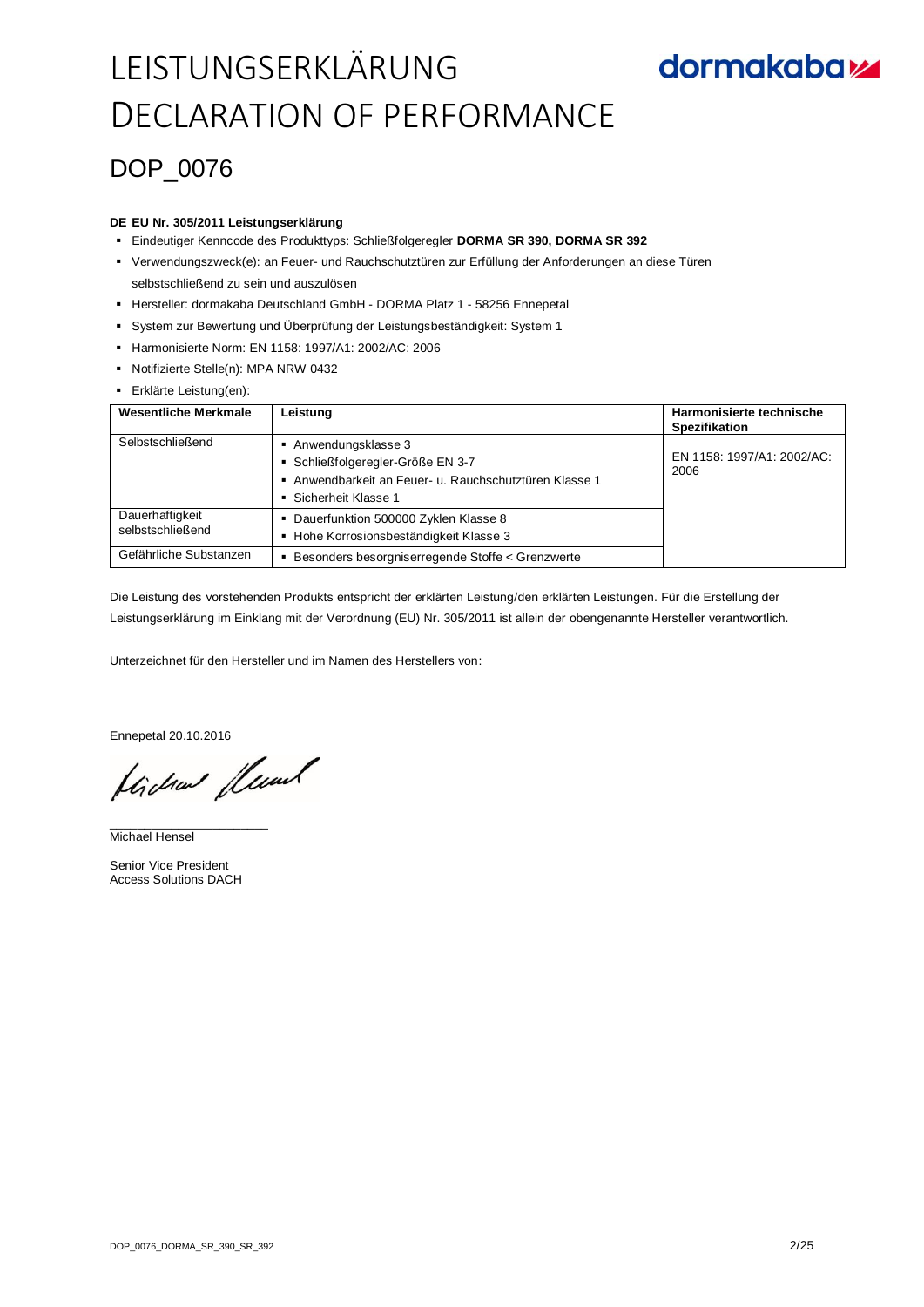## **dormakabazz**

### DOP\_0076

#### **EN EU Nr. 305/2011 Declaration of Performance**

- Unique identification code of the product-type: Door coordinator **DORMA SR 390, DORMA SR 392**
- Intended use/es: On fire and smoke compartmentation doors to fulfil the self closing and ability to release requirements of such doors
- Manufacturer: dormakaba Deutschland GmbH DORMA Platz 1 58256 Ennepetal
- System/s of assessment and verification of constancy of performance (AVCP): System 1
- Harmonised standard: EN 1158: 1997/A1: 2002/AC: 2006
- Notified body/ies: MPA NRW 0432
- Declared performance/s:

| <b>Essential</b><br>characteristics  | Performance                                                                                                                      | <b>Harmonised technical</b><br>specification |
|--------------------------------------|----------------------------------------------------------------------------------------------------------------------------------|----------------------------------------------|
| Self-closing                         | • Category of use Grade 3<br>• Door coordinator size EN 3-7<br>• Suitability for fire/smoke door use Grade 1<br>• Safety Grade 1 | EN 1158: 1997/A1: 2002/AC:<br>2006           |
| Durability of self-closing<br>action | • Durability 500000 cycles Grade 8<br>• High corrosion resistance Grade 3                                                        |                                              |
| Dangerous substances                 | • Substances of very high concern < maximum permissible levels                                                                   |                                              |

The performance of the product identified above is in conformity with the set of declared performance/s. This declaration of performance is issued, in accordance with Regulation (EU) No 305/2011, under the sole responsibility of the manufacturer identified above.

Signed for and on behalf of the manufacturer by:

Ennepetal 20.10.2016

Hichard fluad

Michael Hensel

Senior Vice President Access Solutions DACH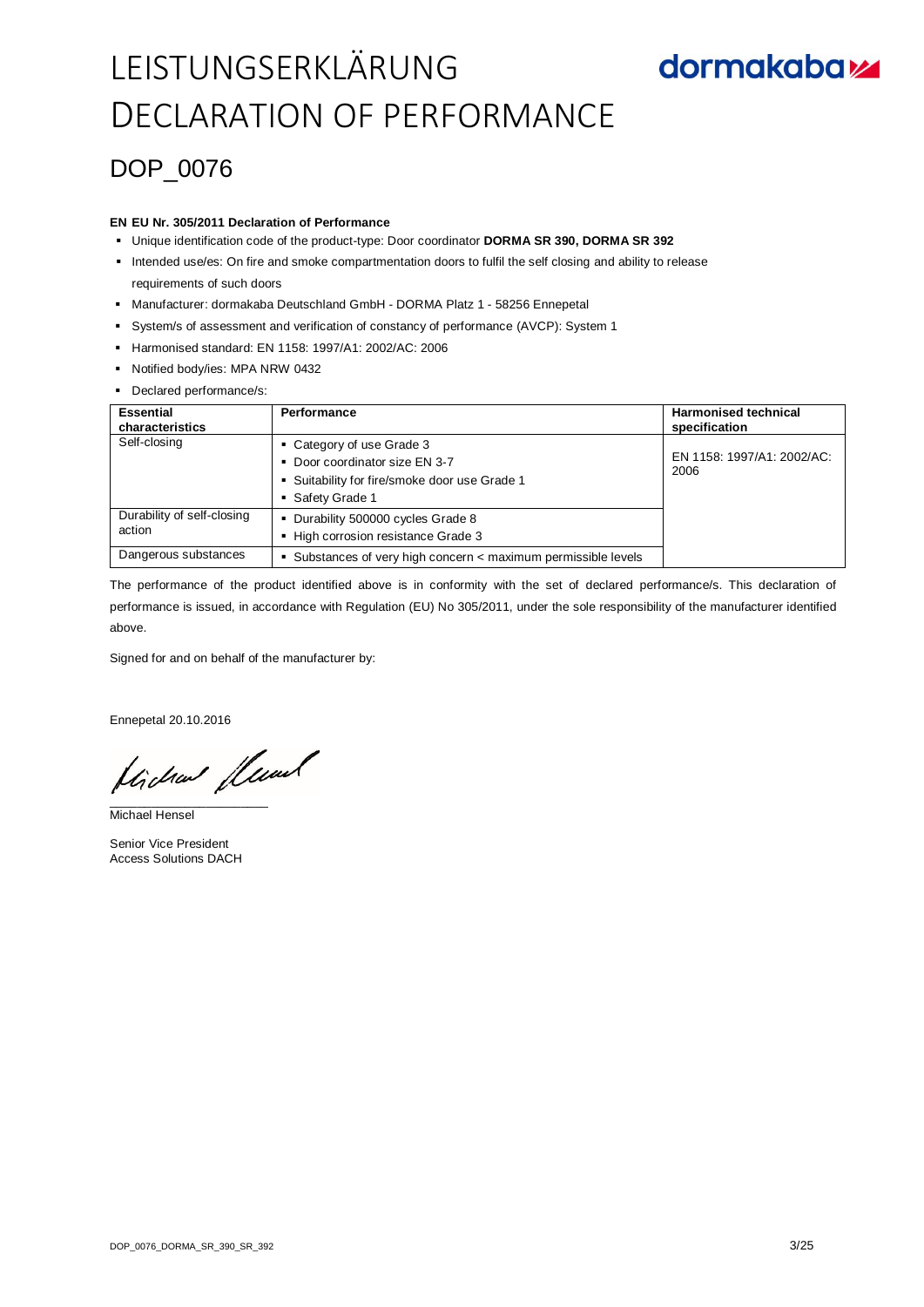### DOP\_0076

#### **FR N° UE 305/2011 Déclaration des performances**

- Code d'identification unique du produit type: Dispositifs de sélection de vantaux **DORMA SR 390, DORMA SR 392**
- Usage (s) prévu (s): Prescription de fermeture automatique et de déclenchement pour les portes coupe-feu et étanches aux fumées à fermeture automatique
- Fabricant: dormakaba Deutschland GmbH DORMA Platz 1 58256 Ennepetal
- Système(s) d'évaluation et de vérification de la constance des performances: Système 1.
- Norme harmonisée: EN 1158: 1997/A1: 2002/AC: 2006
- Organisme notifié: MPA NRW 0432
- Performance(s) déclarée(s):

| <b>Essentiel</b><br>caractéristique                                  | <b>Performances</b>                                                                                                                                                                      | Norme européenne<br>harmonisée     |
|----------------------------------------------------------------------|------------------------------------------------------------------------------------------------------------------------------------------------------------------------------------------|------------------------------------|
| Fermeture automatique                                                | • Grade d'utilisation 3<br>■ Force du ferme-porte EN 3-7<br>Aptitude pour une utilisation sur des blocs-portes résistant au feu<br>et/ou étanches aux fumées grade 1<br>Sécurité grade 1 | EN 1158: 1997/A1: 2002/AC:<br>2006 |
| Persistance de la<br>fermeture automatique<br>Substances dangereuses | Endurance 500000 cycles d'essai grade 8<br>Résistance à la corrosion haute, garde 3<br>٠<br>Substances extrêmement préoccupantes < valeurs limites<br>٠                                  |                                    |

Les performances du produit identifié ci-dessus sont conformes aux performances déclarées. Conformément au règlement (UE) no 305/2011, la présente déclaration des performances est établie sous la seule responsabilité du fabricant mentionné ci-dessus.

Signé pour le fabricant et en son nom par:

Ennepetal 20.10.2016

flichen fleund

Michael Hensel

Senior Vice President Access Solutions DACH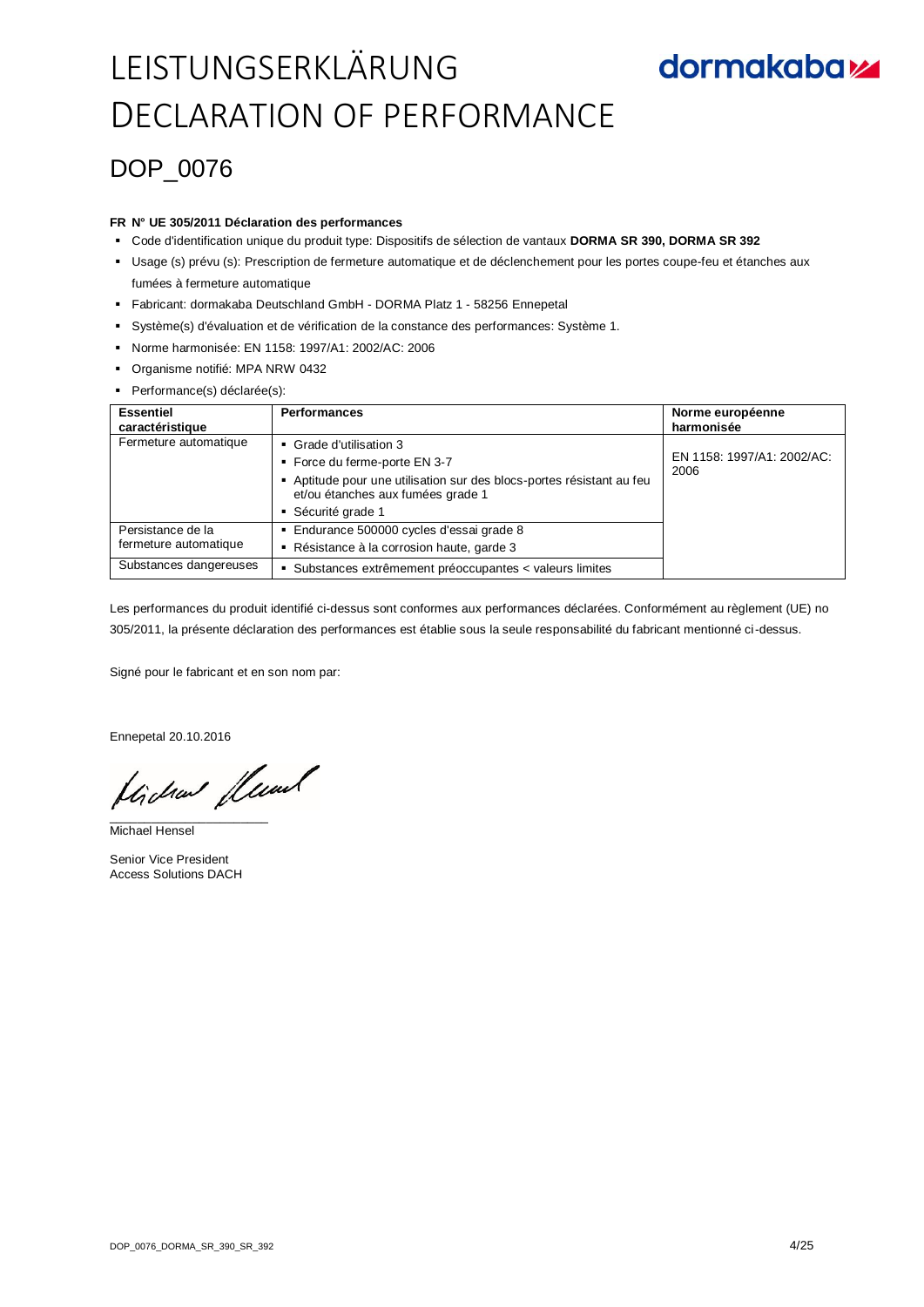### DOP 0076

#### **BG ЕС № 305/2011 Декларация за изпълнение**

- Уникален идентификационен код на типа продукт: Регулиране последователността на затваряне **DORMA SR 390, DORMA SR 392**
- Предвидена употреба/употреби: Към защитни врати при пожар и дим за осъществяване на изискването към тези врати да са самозатварящи се и да се задействат
- Производител: dormakaba Deutschland GmbH DORMA Platz 1 58256 Ennepetal, Германия
- Система/системи за оценяване и проверка на постоянството на експлоатационните показатели: Система 1.
- Хармонизиран стандарт: EN 1158: 1997/A1: 2002/AC: 2006
- Нотифициран орган/органи: MPA NRW 0432
- Декларирани експлоатационни показатели:

| Съществени признаци                     | Продуктивност                                                                                                                                 | Хармонизирана<br>техническа спецификация |
|-----------------------------------------|-----------------------------------------------------------------------------------------------------------------------------------------------|------------------------------------------|
| Самостоятелно<br>затваряне              | Клас приложение 3<br>Размер на регулатора на затварянето EN 3-7<br>• Приложимост за врати с пожаро- и димозащита клас 1<br>Безопасност клас 1 | EN 1158: 1997/A1: 2002/AC:<br>2006       |
| Постоянно<br>самостоятелно<br>затваряне | Продължително функцониране 500000 цикъла клас 8<br>٠<br>висока устойчивост на корозия клас 3                                                  |                                          |
| Опасни субстанции                       | Вещества, предизвикващи особена загриженост < гранични<br>стойности                                                                           |                                          |

Експлоатационните показатели на продукта, посочени по-горе, са в съответствие с декларираните експлоатационни показатели. Настоящата декларация за експлоатационни показатели се издава в съответствие с Регламент (ЕС) № 305/2011, като отговорността за нея се носи изцяло от посочения по-горе производител.

Подписано за и от името на производителя от:

Ennepetal 20.10.2016

tida fluml

Michael Hensel

Senior Vice President Access Solutions DACH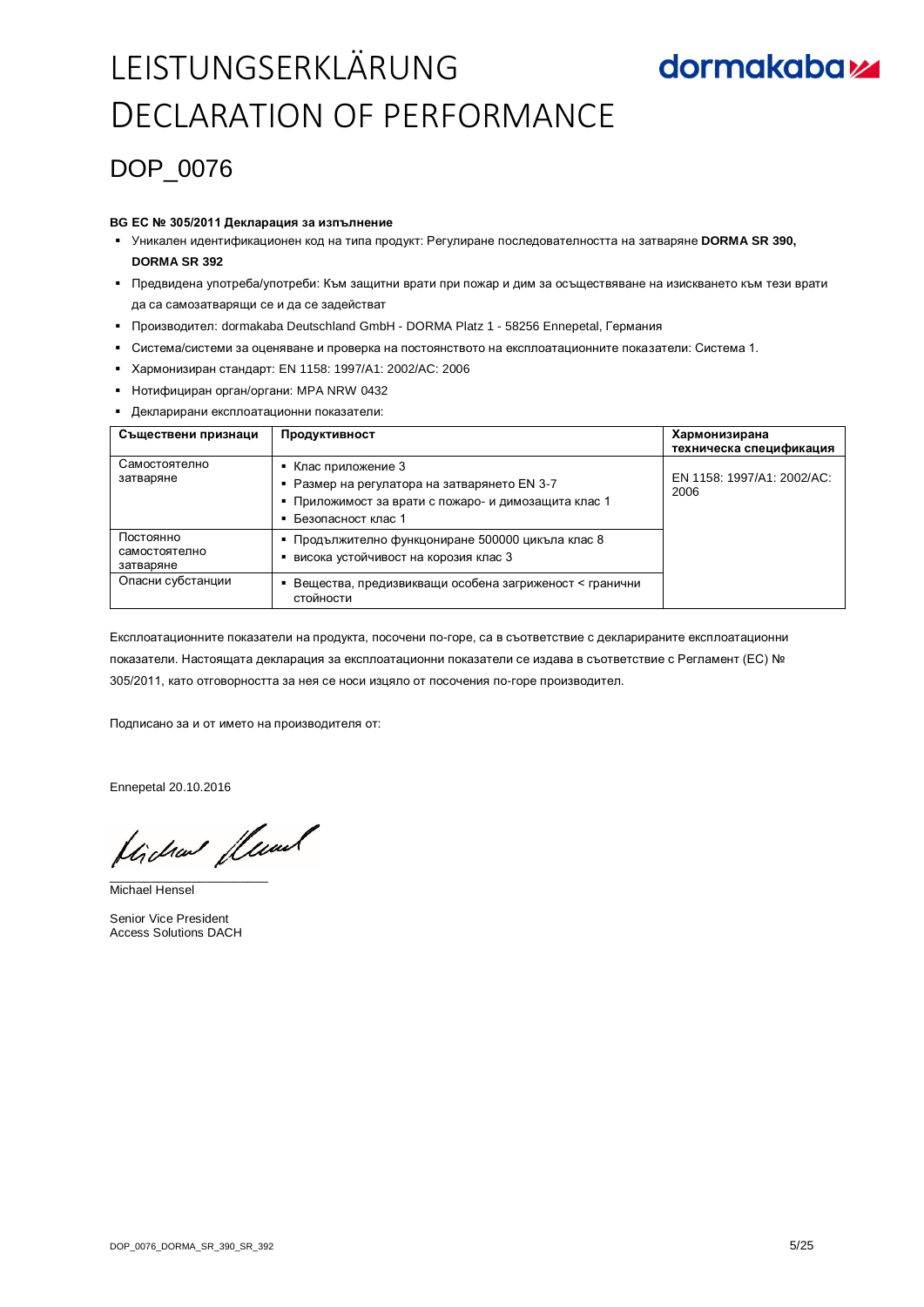### DOP\_0076

#### **CZ Nařízení Evropského parlamentu a Rady (EU) č. EU 305/2011 Prohlášení o vlastnostech**

- Jedinečný identifikační kód typu výrobku: Zařízení pro koordinované zavírání dveří **DORMA SR 390, DORMA SR 392**
- Zamýšlené/zamýšlená použití: Na dveřích odolných proti ohni a kouři na splnění požadavků na samozavírání a spuštění
- Výrobce: dormakaba Deutschland GmbH DORMA Platz 1 58256 Ennepetal
- Systém/systémy POSV: Systém 1.
- Harmonizovaná norma: EN 1158: 1997/A1: 2002/AC: 2006
- Oznámený subjekt/oznámené subjekty: MPA NRW 0432
- Deklarovaná vlastnost/Deklarované vlastnosti:

| Významné vlastnosti       | Výkon                                                                                                                                                                            | Harmonizovaná technická<br>specifikace |
|---------------------------|----------------------------------------------------------------------------------------------------------------------------------------------------------------------------------|----------------------------------------|
| Samouzavírací             | ■ Aplikační třída 3<br>■ Velikost zavíracího vlečného regulátoru EN 3-7<br>• Použitelnost na ochranných protipožárních a protikouřových<br>dveřích třídy 1<br>Bezpečnost třídy 1 | EN 1158: 1997/A1: 2002/AC:<br>2006     |
| Trvanlivost samouzavírací | • Opakovací funkce 500000 cyklů třídy 8<br>■ vysoká odolnost proti korozi třídy 3                                                                                                |                                        |
| Nebezpečné látky          | ■ Zvláště obavu budící látky < toleranční hodnoty                                                                                                                                |                                        |

Vlastnosti výše uvedeného výrobku jsou ve shodě se souborem deklarovaných vlastností. Toto prohlášení o vlastnostech se v souladu s nařízením (EU) č. 305/2011 vydává na výhradní odpovědnost výrobce uvedeného výše.

Podepsáno za výrobce a jeho jménem:

Ennepetal 20.10.2016

flichen fleund

Michael Hensel

Senior Vice President Access Solutions DACH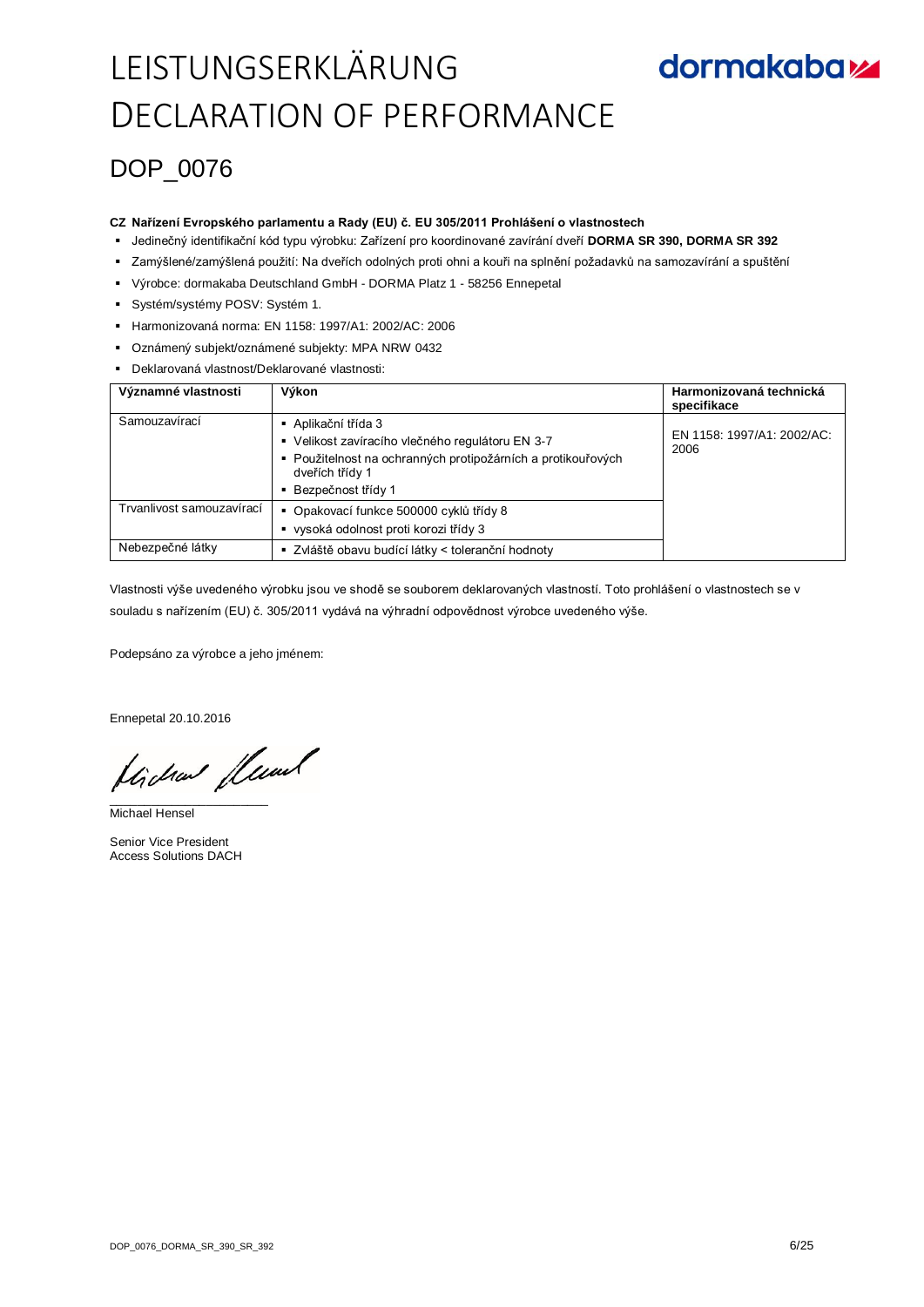### DOP\_0076

#### **DA EU Nr. 305/2011 Ydeevnedeklaration**

- Varetypens unikke identifikationskode: Synkroniseringsbeslag til døre **DORMA SR 390, DORMA SR 392**
- Tilsigtet anvendelse: På brand- og røgbeskyttelsesdøre, for at opfylde kravet til disse døre om at være selvlukkende og at udløse
- Fabrikant: dormakaba Deutschland GmbH DORMA Platz 1 58256 Ennepetal
- System eller systemer til vurdering og kontrol af konstansen af ydeevnen: System 1.
- Harmoniseret standard: EN 1158: 1997/A1: 2002/AC: 2006
- Notificeret organ/notificerede organer: MPA NRW 0432
- Deklareret ydeevne/deklarerede ydeevner:

| Væsentlige kendetegn                | Ydelse                                                                                                                                   | <b>Harmoniseret teknisk</b><br>specifikation |
|-------------------------------------|------------------------------------------------------------------------------------------------------------------------------------------|----------------------------------------------|
| Selvlukkende                        | Anvendelsesklasse 3<br>• Dørvælgersystem-størrelse EN 3-7<br>Kan anvendes til brand- og røgsikringsdøre klasse 1<br>■ Sikkerhed klasse 1 | EN 1158: 1997/A1: 2002/AC:<br>2006           |
| Holdbarhed selvlukkende<br>funktion | Konstant funktion 500000 cyklusser klasse 8<br>høj korrosionsbestandighed klasse 3                                                       |                                              |
| Farlige substanser                  | Særlig foruroligende stoffer < grænseværdier                                                                                             |                                              |

Ydeevnen for den vare, der er anført ovenfor, er i overensstemmelse med den deklarerede ydeevne. Denne ydeevnedeklaration er udarbejdet i overensstemmelse med forordning (EU) nr. 305/2011 på eneansvar af den fabrikant, der er anført ovenfor.

Underskrevet for fabrikanten og på dennes vegne af:

Ennepetal 20.10.2016

Lide Lewel

Michael Hensel

Senior Vice President Access Solutions DACH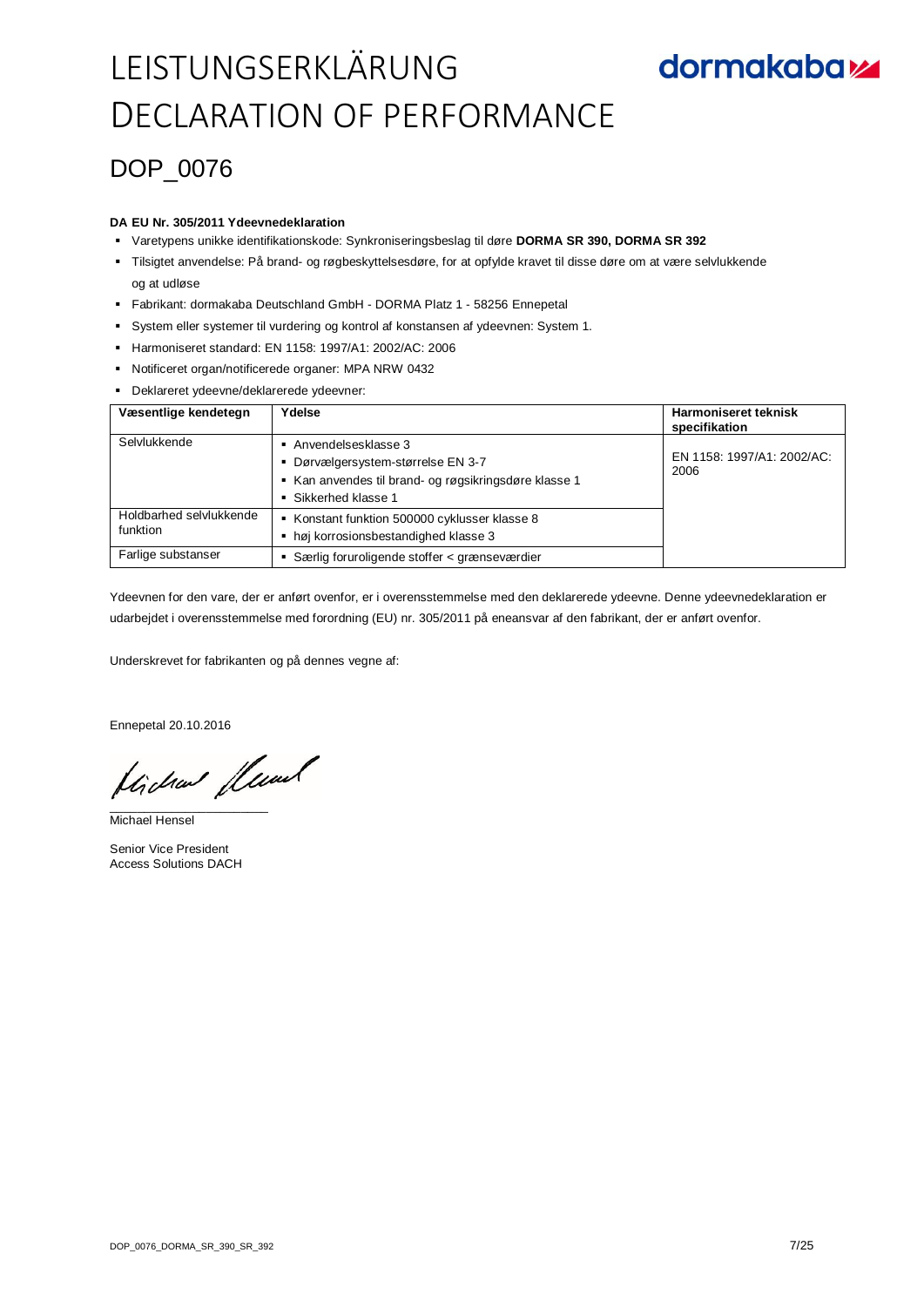## **dormakabazz**

### DOP 0076

#### **EL ΕΕ αριθ. 305/2011 Δήλωση Απόδοσης**

- Μοναδικός κωδικός ταυτοποίησης του τύπου του προϊόντος: Διατάξεις συντονισμού θυρών **DORMA SR 390, DORMA SR 392**
- Προβλεπόμενη(-ες) χρήση(-εις): Σε πόρτες πυρασφαλείας και προστασίας από καπνό, προς εκπλήρωση των απαιτήσεων αυτόματου κλεισίματος και ενεργοποίησης
- Κατασκευαστής: dormakaba Deutschland GmbH DORMA Platz 1 58256 Ennepetal
- Σύστημα/συστήματα AVCP (αξιολόγηση και επαλήθευση της σταθερότητας της επίδοσης): Σύστημα 1.
- Εναρμονισμένα πρότυπα: EN 1158: 1997/A1: 2002/AC: 2006
- Κοινοποιημένος(-οι) οργανισμός(-οι): MPA NRW 0432
- Δηλωθείσα(-ες) επίδοση(-εις):

| Ουσιώδη<br>χαρακτηριστικά              | Απόδοση                                                                          | Εναρμονισμένη τεχνική<br>προδιαγραφή |
|----------------------------------------|----------------------------------------------------------------------------------|--------------------------------------|
| Αυτόματο κλείσιμο                      | • Κλάση εφαρμογής 3<br>Ελεγκτής ακολουθίας κλεισίματος-Μέγεθος ΕΝ 3-7            | EN 1158: 1997/A1: 2002/AC:<br>2006   |
|                                        | Δυνατότητα εφαρμογής σε πόρτες πυρασφαλείας και<br>٠<br>καπνοπροστασίας Κλάση 1  |                                      |
|                                        | - Ασφάλεια Κλάση 1                                                               |                                      |
| Ανθεκτικότητα αυτόματου<br>κλεισίματος | Διαρκής λειτουργία 500000 κύκλοι Κλάση 8<br>■ Υψηλή αντοχή στην οξείδωση Κλάση 3 |                                      |
| Επικίνδυνες ουσίες                     | Εξαιρετικά ανησυχητικές ουσίες < Οριακές τιμές                                   |                                      |

Η επίδοση του προϊόντος που ταυτοποιείται ανωτέρω είναι σύμφωνη με τη (τις) δηλωθείσα(-ες) επίδοση(-εις). Η δήλωση αυτή των επιδόσεων συντάσσεται, σύμφωνα με τον κανονισμό (ΕΕ) αριθ. 305/2011, με αποκλειστική ευθύνη του κατασκευαστή που ταυτοποιείται ανωτέρω.

Υπογραφή για λογαριασμό και εξ ονόματος του κατασκευαστή από:

Ennepetal 20.10.2016

tidae fluml

Michael Hensel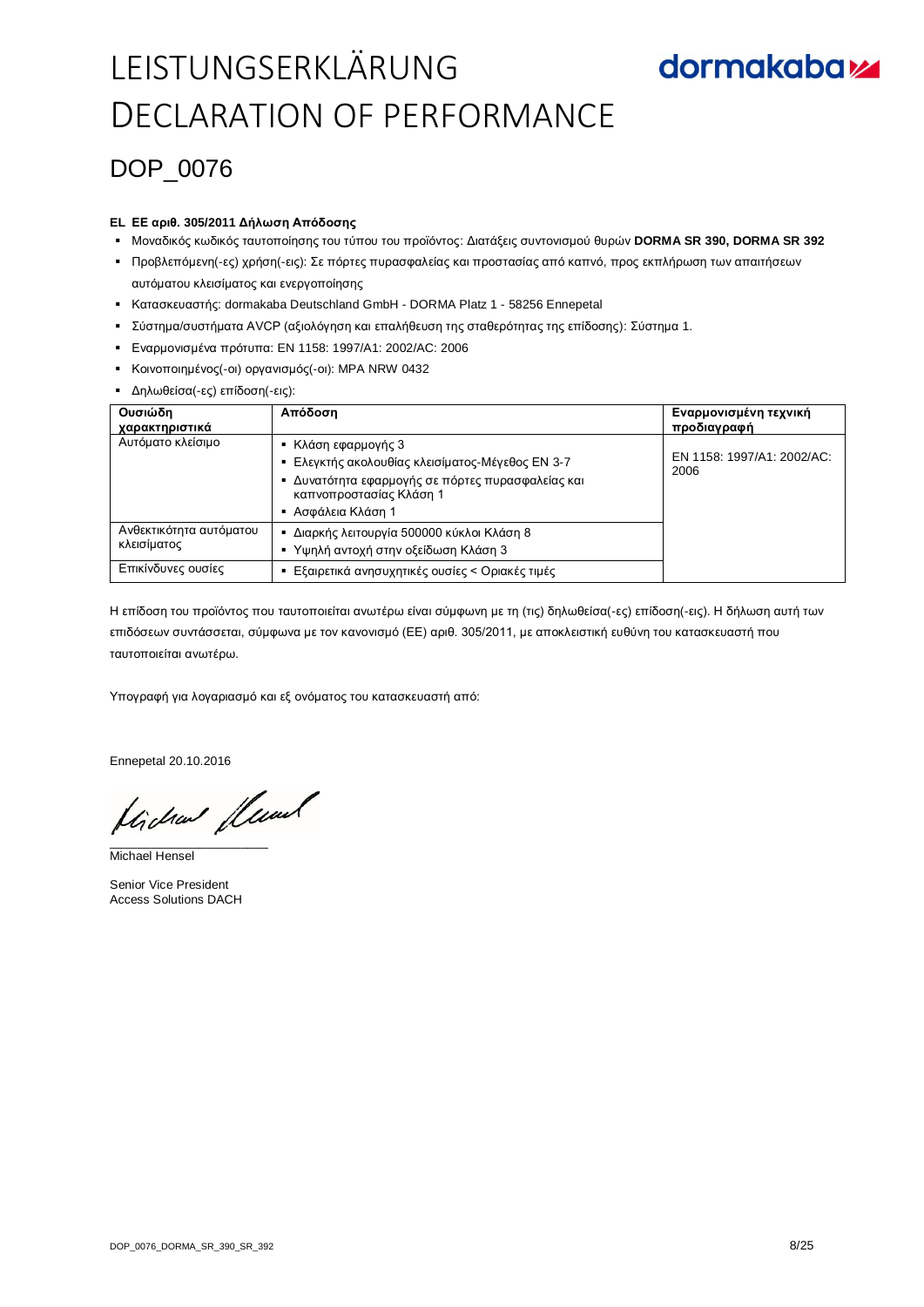### DOP 0001

#### **ES UE N.º 305/2011 Declaración de rendimiento**

- Código de identificación única del producto tipo: Dispositivos de coordinación de puertas **DORMA SR 390, DORMA SR 392**
- Usos previstos: En puertas cortafuego y protectoras contra humo, para cumplir los requisitos de autocierre y activación
- Fabricante: dormakaba Deutschland GmbH DORMA Platz 1 58256 Ennepetal
- Sistemas de evaluación y verificación de la constancia de las prestaciones (EVCP): Sistema 1.
- Norma armonizada: EN 1158: 1997/A1: 2002/AC: 2006
- Organismos notificados: MPA NRW 0432
- **Prestaciones declaradas:**

| Características<br>esenciales        | Prestación                                                                                                                                                       | Especificaciones técnicas<br>armonizadas |
|--------------------------------------|------------------------------------------------------------------------------------------------------------------------------------------------------------------|------------------------------------------|
| Cierre automático                    | • Clase de aplicación 3<br>- Tamaño del regulador de secuencia de cierre EN 3-7<br>- Aplicación en puertas cortafuego y cortahumo clase 1<br>• Sequridad clase 1 | EN 1158: 1997/A1: 2002/AC:<br>2006       |
| Durabilidad del cierre<br>automático | · Función permanente de 500000 ciclos, clase 8<br>- Resistencia a la corrosión alta, clase 3                                                                     |                                          |
| Sustancias peligrosas                | • Sustancias altamente preocupantes < valores límite                                                                                                             |                                          |

Las prestaciones del producto identificado anteriormente son conformes con el conjunto de prestaciones declaradas. La presente declaración de prestaciones se emite, de conformidad con el Reglamento (UE) no 305/2011, bajo la sola responsabilidad del fabricante arriba identificado.

Firmado por y en nombre del fabricante por:

Ennepetal 20.10.2016

Hicha fluat

Michael Hensel

Senior Vice President Access Solutions DACH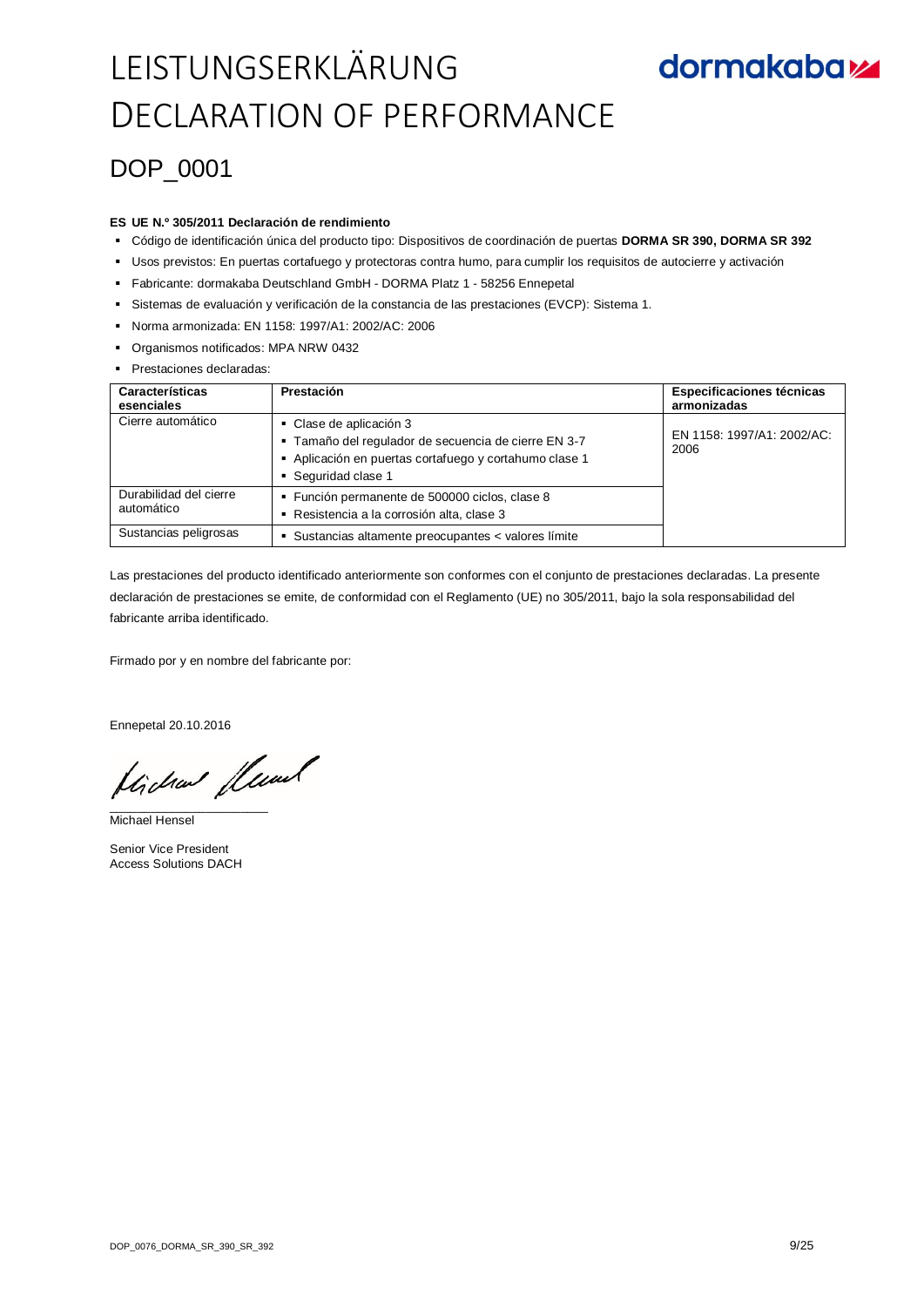### DOP\_0076

#### **ET ELi nr 305/2011: Toimivusdeklaratsioon**

- Tootetüübi kordumatu identifitseerimiskood: Ukseliikumisühtlustid **DORMA SR 390, DORMA SR 392**
- Kavandatud kasutusala(d): Tule- ja suitsutõkketsoonide ustel, et täita nende uste isesulguvuse ja vabastamise võime nõudeid
- Tootja: dormakaba Deutschland GmbH DORMA Platz 1 58256 Ennepetal
- Toimivuse püsivuse hindamise ja kontrolli süsteem: Süsteem 1
- Ühtlustatud standard: EN 1158: 1997/A1: 2002/AC: 2006
- Teavitatud asutus(ed): MPA NRW 0432
- **Deklareeritud toimivus:**

| Põhiomadused          | Toimivus                                                                                                                                       | Ühtlustatud tehniline<br>kirjeldus |
|-----------------------|------------------------------------------------------------------------------------------------------------------------------------------------|------------------------------------|
| Isesulguv             | $\blacksquare$ 3. rakendusklass<br>• Sulgumisregulaatori suurus EN 3-7<br>Kasutamine tule- ja suitsutõkkeustel, 1. klass<br>■ 1. klassi ohutus | EN 1158: 1997/A1: 2002/AC:<br>2006 |
| Püsivus isesulgumisel | Püsikasutus 500000 tsüklit, 8. klass<br>٠<br>kõrge korrosioonikindlus, 3. klass                                                                |                                    |
| Ohtlikud ained        | Väga ohtlikud ained < piirväärtused                                                                                                            |                                    |

Eespool kirjeldatud toote toimivus vastab deklareeritud toimivusele. Käesolev toimivusdeklaratsioon on välja antud kooskõlas määrusega (EL) nr 305/2011 eespool nimetatud tootja ainuvastutusel.

Tootja poolt ja nimel allkirjastanud:

Ennepetal 20.10.2016

Hicha flund

Michael Hensel

Senior Vice President Access Solutions DACH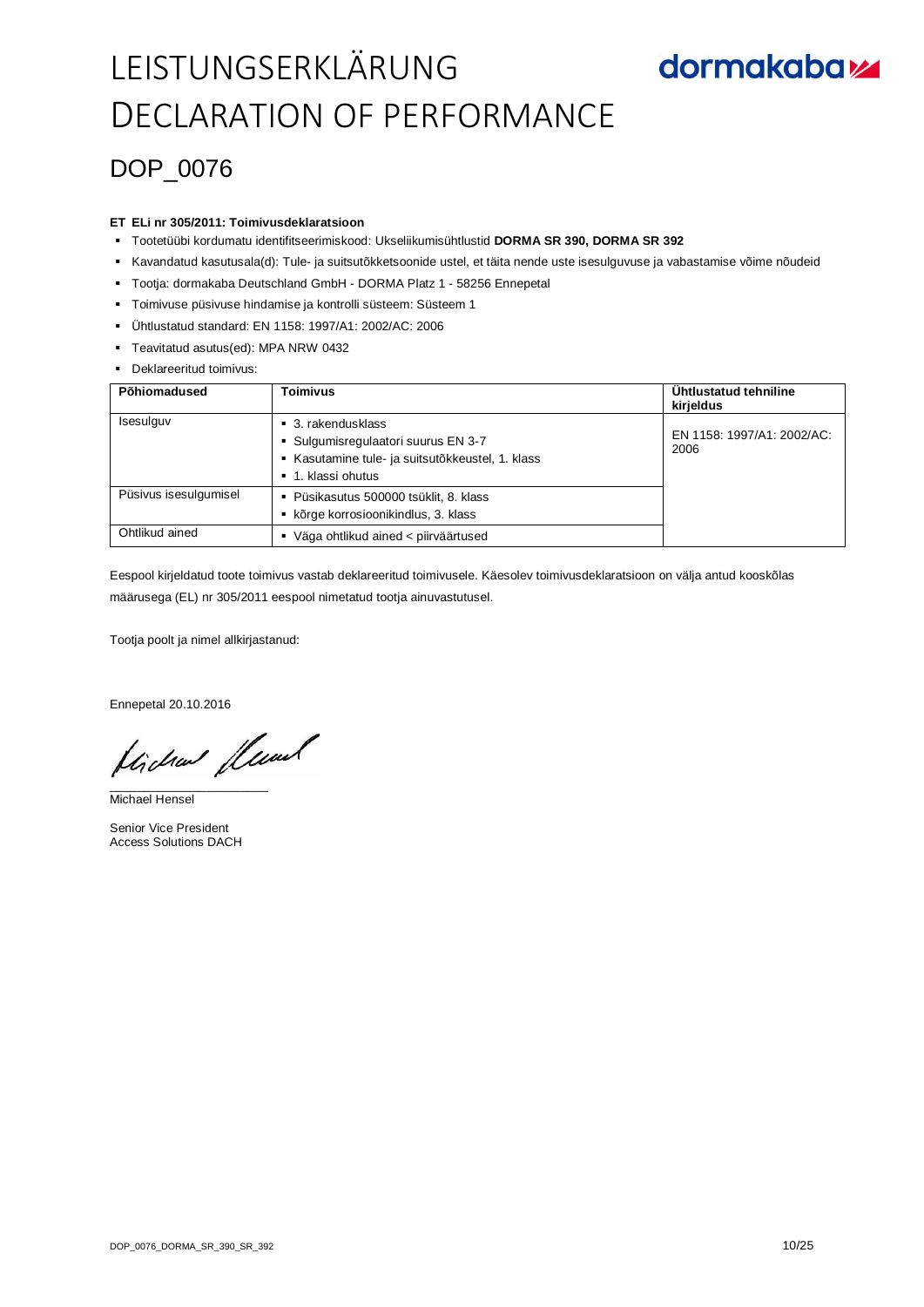## **dormakabazz**

### DOP\_0076

#### **FI EU N:o 305/2011 Suoritustasoilmoitus**

- Tuotetyypin yksilöllinen tunniste: Ovikoordinaattori **DORMA SR 390, DORMA SR 392**
- Aiottu käyttötarkoitus (aiotut käyttötarkoitukset): Palo- ja savusulkuovissa täyttämään ovien itsesulkeutumisen vaatimukset ja varmistamaan toiminnan
- Valmistaja: dormakaba Deutschland GmbH DORMA Platz 1 58256 Ennepetal
- Suoritustason pysyvyyden arvioinnissa ja varmentamisessa käytetty järjestelmä/käytetyt järjestelmät: järjestelmä 1 mukaisesti.
- Yhdenmukaistettu standardi: EN 1158: 1997/A1: 2002/AC: 2006
- Ilmoitettu laitos/ilmoitetut laitokset: MPA NRW 0432
- Ilmoitettu suoritustaso/ilmoitetut suoritustasot:

| <b>Olennaiset</b><br>ominaisuudet | Teho                                                                                                                       | Harmonisoitu tekninen<br>erittely  |
|-----------------------------------|----------------------------------------------------------------------------------------------------------------------------|------------------------------------|
| Itsesulkeutuva                    | ■ Käyttöluokka 3<br>• Ovitahdistimen koko EN 3-7<br>Käytettävyys palo- ja savuovissa, luokka 1<br>■ Turvallisuus, luokka 1 | EN 1158: 1997/A1: 2002/AC:<br>2006 |
| Kestävyys, itsesulkeutuva         | Pitkäaikaistoiminta 500000 sykliä, luokka 8<br>· suuri korroosionkestävyys, luokka 3                                       |                                    |
| Vaaralliset aineet                | Erityistä huolta aiheuttavat aineet < raja-arvot                                                                           |                                    |

Edellä yksilöidyn tuotteen suoritustaso on ilmoitettujen suoritustasojen joukon mukainen. Tämä suoritustasoilmoitus on asetuksen (EU) N:o 305/2011 mukaisesti annettu edellä ilmoitetun valmistajan yksinomaisella vastuulla.

Valmistajan puolesta allekirjoittanut:

Ennepetal 20.10.2016

Lide Lewel

Michael Hensel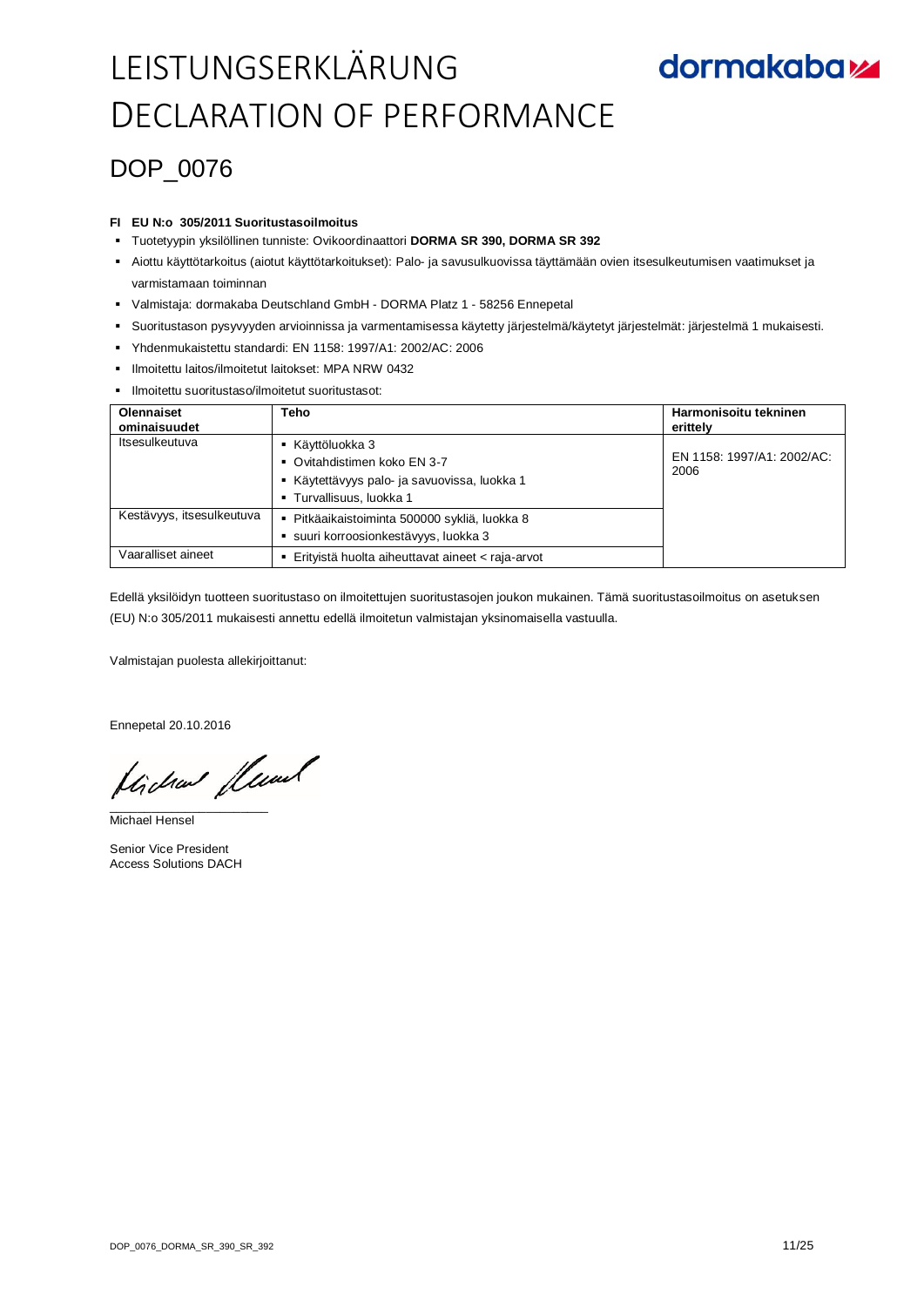## **dormakabazz**

### DOP\_0076

#### **HR EU Br. 305/2011 Izjava o sukladnosti**

- Jedinstvena identifikacijska oznaka vrste proizvoda: Naprave za upravljanje vratima **DORMA SR 390, DORMA SR 392**
- Namjena/namjene: Na protupožarnim i protudimnim vratima s ciljem ispunjenja zahtjeva u pogledu samostalnog zatvaranja ovih vrata i otpuštanja
- Proizvođač: dormakaba Deutschland GmbH DORMA Platz 1 D-58256 Ennepetal
- Sustav/sustavi za ocjenu i provjeru stalnosti svojstava (AVCP): sustav 1.
- Usklađena norma: EN 1158: 1997/A1: 2002/AC: 2006
- Prijavljeno tijelo/prijavljena tijela: MPA NRW 0432
- Objavljena svojstva:

| Bitna obilježja          | Svojstvo                                                                                                                                                      | Usklađena tehnička<br>specifikacija |
|--------------------------|---------------------------------------------------------------------------------------------------------------------------------------------------------------|-------------------------------------|
| Samozatvarajući          | Klasa primjene 3<br>Regulator redoslijeda zatvaranja-veličina EN 3-7<br>- Primjenjivost na protupožarnim i protudimnim vratima klase 1<br>• Sigurnost klasa 1 | EN 1158: 1997/A1: 2002/AC:<br>2006  |
| Trajnost samozatvarajući | ■ Trajna funkcija 500000 ciklusa Klasa 8<br>visoka otpornost na koroziju Klasa 3                                                                              |                                     |
| Opasne tvari             | Posebno zabrinjavajuće tvari < graničnih vrijednosti                                                                                                          |                                     |

Prije utvrđeno svojstvo proizvoda u skladu je s objavljenim svojstvima. Ova izjava o svojstvima izdaje se, u skladu s Uredbom (EU) br. 305/2011, pod isključivom odgovornošću prethodno utvrđenog proizvođača.

Za proizvođača i u njegovo ime potpisao:

Ennepetal 20.10.2016

Lide fleund

Michael Hensel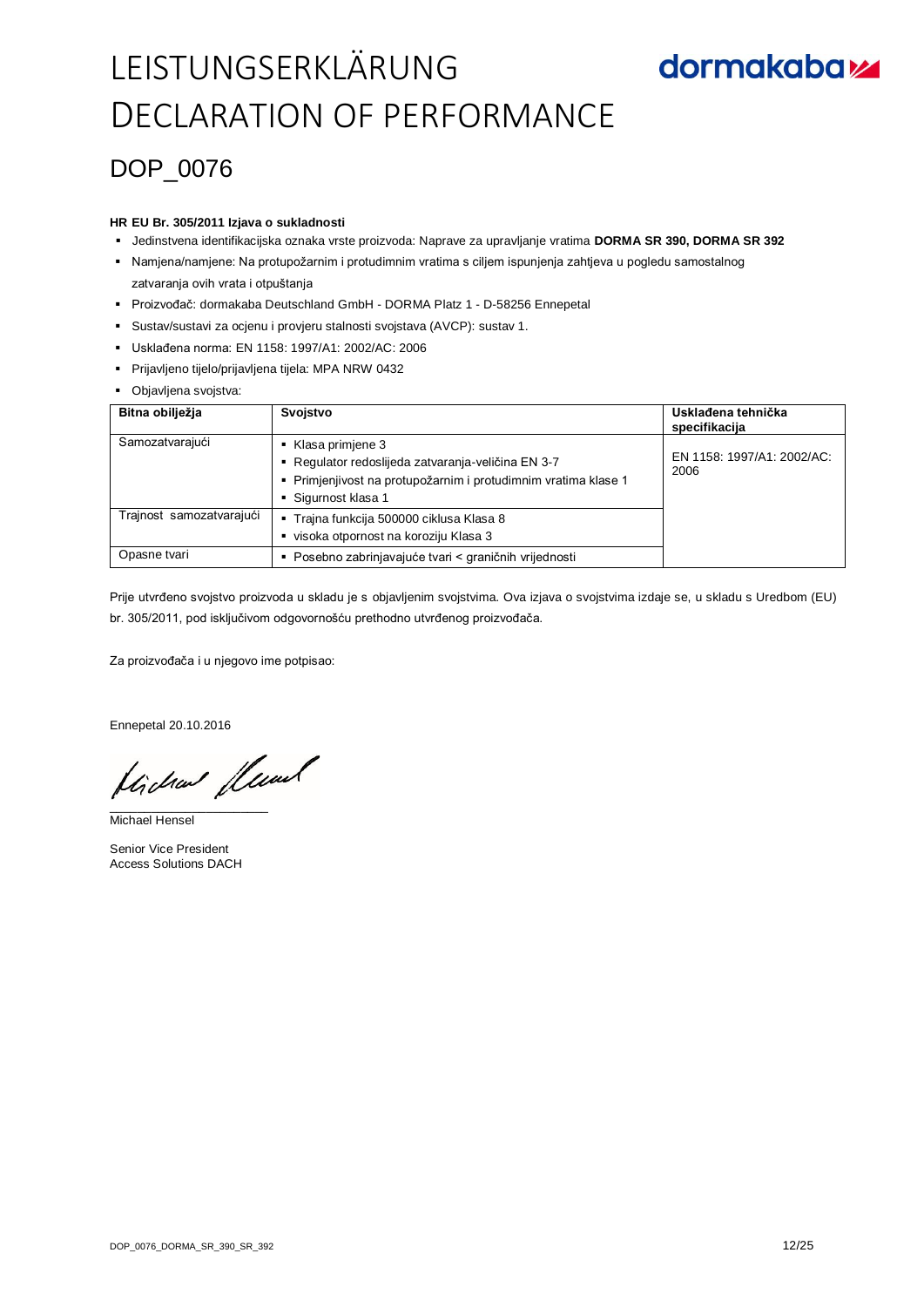## **dormakabazz**

### DOP\_0076

#### **HU EU-sz. 305/2011Teljesítménynyilatkozat**

- A terméktípus egyedi azonosító kódja: Csukássorrend-szabályozó **DORMA SR 390, DORMA SR 392**
- Felhasználás célja(i): Tűz- és füstvédelmi ajtókon ezen ajtók önzáró és kioldási követelményeinek teljesítéséhez
- Gyártó: dormakaba Deutschland GmbH DORMA Platz 1 58256 Ennepetal
- Az AVCP-rendszer(ek): 1. rendszer
- Harmonizált szabvány: EN 1158: 1997/A1: 2002/AC: 2006
- Bejelentett szerv(ek): MPA NRW 0432
- A nyilatkozatban szereplő teljesítmény(ek):

| Alapvető tulajdonságok | Teljesítmény                                                                                                                                                   | Harmonizált műszaki<br>specifikáció |
|------------------------|----------------------------------------------------------------------------------------------------------------------------------------------------------------|-------------------------------------|
| Önzáró                 | ■ 3. alkalmazási osztály<br>· EN 3-7 méretű csukássorrend-szabályozó<br>- Alkalmazhatóság tűzvédelmi és füstzáró ajtóknál 1. osztály<br>- Biztonság 1. osztály | EN 1158: 1997/A1: 2002/AC:<br>2006  |
| Allandóság önzáró      | ■ Tartós funkció 500000 ciklus 8. osztály<br>magas korrózióállóság 3. osztály                                                                                  |                                     |
| Veszélyes anyagok      | Különösen aggasztó anyagok < határértékek                                                                                                                      |                                     |

A fent azonosított termék teljesítménye megfelel a bejelentett teljesítmény(ek)nek. A 305/2011/EU rendeletnek megfelelően e teljesítménynyilatkozat kiadásáért kizárólag a fent meghatározott gyártó a felelős.

A gyártó nevében és részéről aláíró személy:

Ennepetal 20.10.2016

flichen fleund

Michael Hensel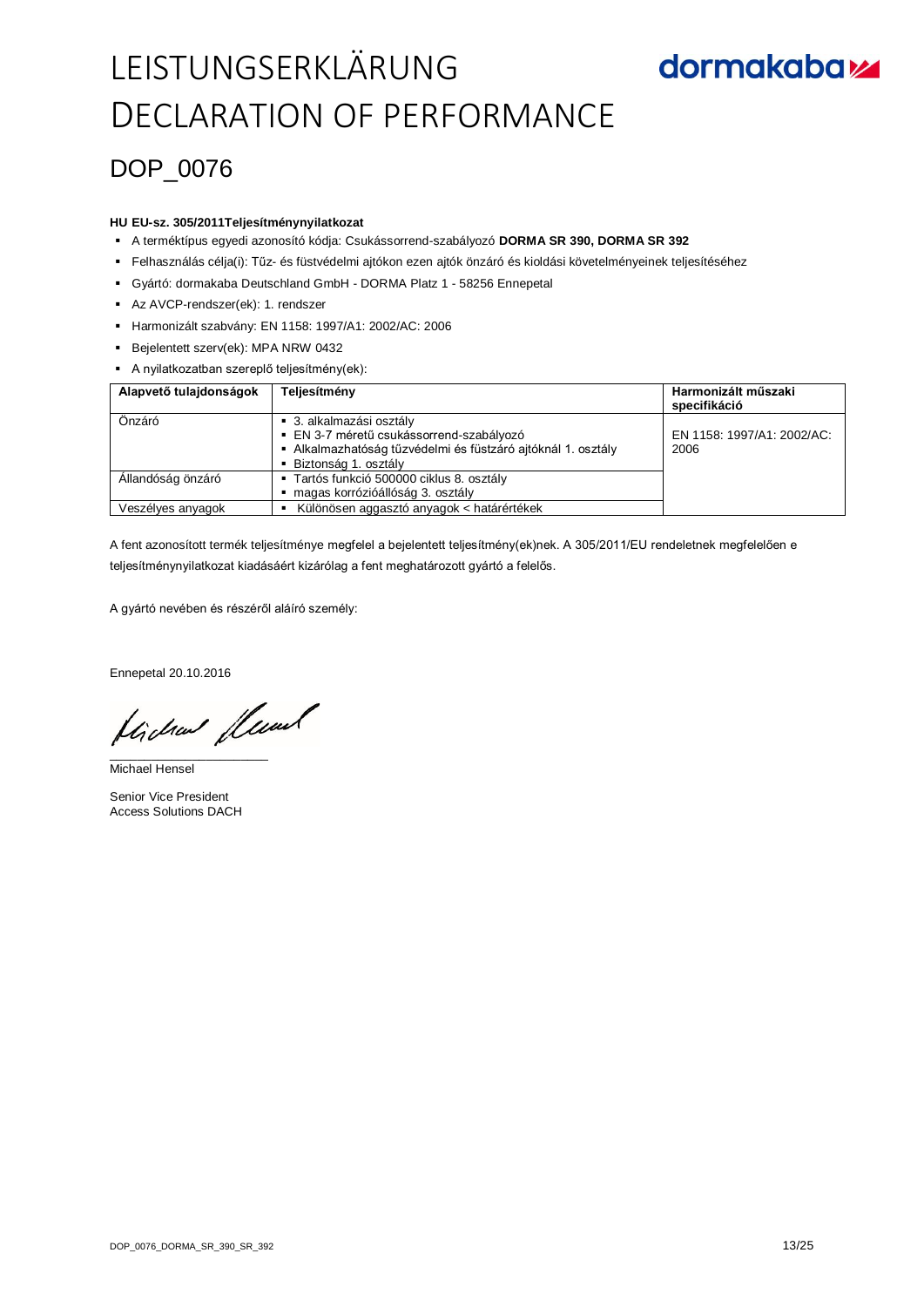### DOP\_0076

#### **IT UE Nr. 305/2011 Dichiarazione di prestazione**

 Codice di identificazione unico del prodotto-tipo: Dispositivi per il coordinamento della sequenza di chiusura delle porte **DORMA SR 390, DORMA SR 392**

- Usi previsti: a porte antincendio ed antifumo per il soddisfacimento dei requisiti di queste porte per essere automatiche e attvarsi
- Fabbricante: dormakaba Deutschland GmbH DORMA Platz 1 58256 Ennepetal
- Sistemi di VVCP: Sistema 1.
- Norma armonizzata: EN 1158: 1997/A1: 2002/AC: 2006
- Organismi notificati: MPA NRW 0432
- **Prestazioni dichiarate:**

| Caratteristiche<br>essenziali     | Prestazione                                                                                                                                          | Specifica tecnica<br>armonizzata   |
|-----------------------------------|------------------------------------------------------------------------------------------------------------------------------------------------------|------------------------------------|
| Chiusura automatica               | • Classe di applicazione 3<br>• Grandezza coordinatore per porte EN 3-7<br>Utilizzo su porte antincendio e antifumo Classe 1<br>• Sicurezza Classe 1 | EN 1158: 1997/A1: 2002/AC:<br>2006 |
| Resistenza chiusura<br>automatica | · Funzionamento continuato 500000 cicli Classe 8<br>alta resistenza alla corrosione Classe 3                                                         |                                    |
| Sostanze pericolose               | • Sostanze estremamente problematiche < Valori limite                                                                                                |                                    |

La prestazione del prodotto sopra identificato è conforme all'insieme delle prestazioni dichiarate. La presente dichiarazione di responsabilità viene emessa, in conformità al regolamento (UE) n. 305/2011, sotto la sola responsabilità del fabbricante sopra identificato.

Firmato a nome e per conto del fabbricante da:

Ennepetal 20.10.2016

flichen fleund

Michael Hensel

Senior Vice President Access Solutions DACH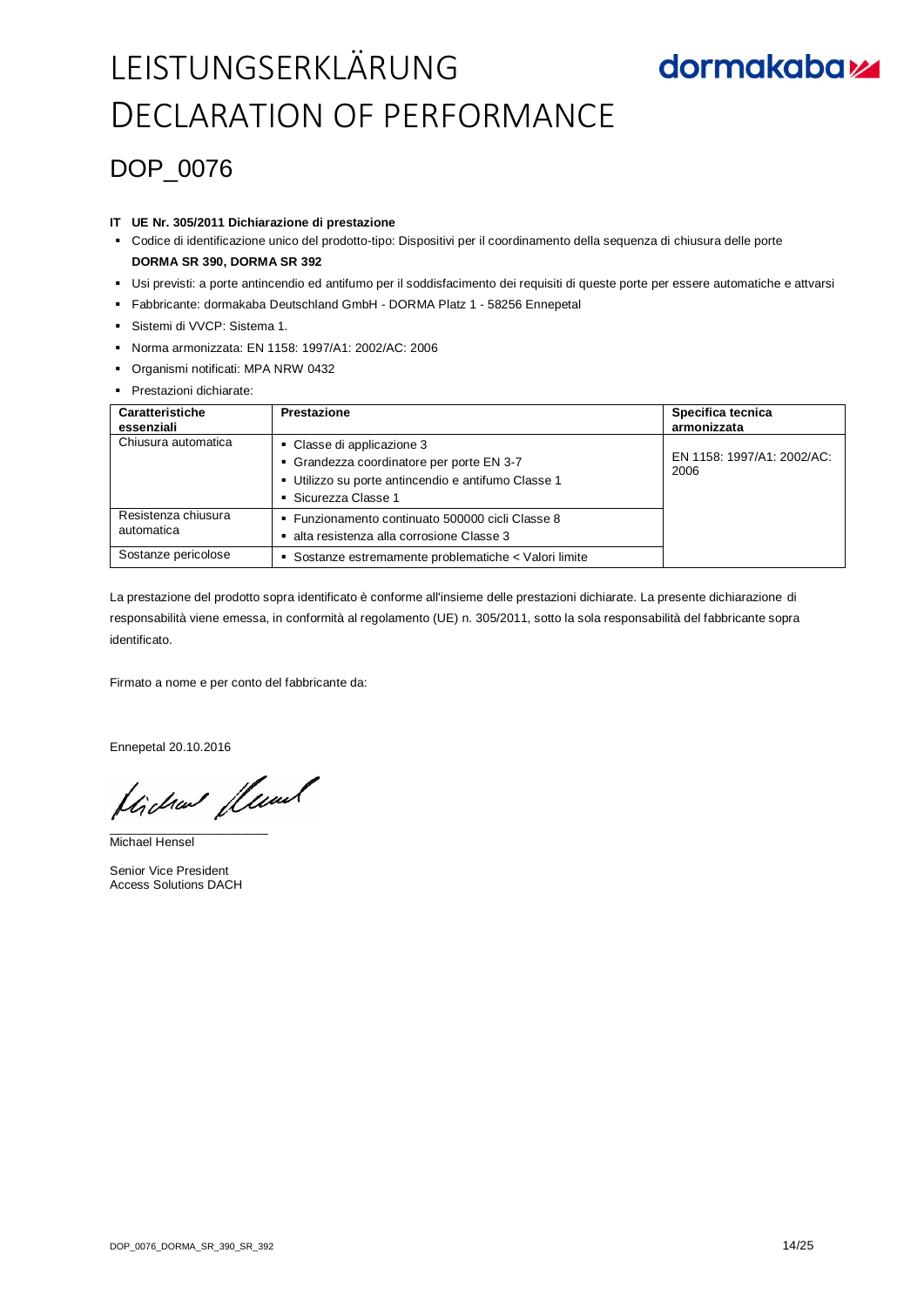### DOP\_0076

#### **LT ES reglamentas Nr. 305/2011 Eksploatacinių savybių deklaracija**

- Produkto tipo unikalus identifikavimo kodas: durų koordinavimo įtaisai **DORMA SR 390, DORMA SR 392**
- Naudojimo paskirtis (-ys): priešgaisrinėms ir dūmų kameros durims, siekiant patenkinti automatinio tokių durų užsidarymo ir išėjimo reikalavimus
- Gamintojas: dormakaba Deutschland GmbH DORMA Platz 1 58256 Ennepetal
- Eksploatacinių savybių pastovumo vertinimo ir tikrinimo sistema (-os): 1 sistema
- Darnusis standartas: EN 1158: 1997/A1: 2002/AC: 2006
- Notifikuotoji (-osios) įstaiga (-os): MPA NRW 0432
- Deklaruojama (-os) eksploatacinė (-ės) savybė (-ės):

| Esminiai rodikliai                 | Eksploatacinė savybė                                                                                                                                                  | Darnioji techninė<br>specifikacija |
|------------------------------------|-----------------------------------------------------------------------------------------------------------------------------------------------------------------------|------------------------------------|
| Automatinis uždarymas              | ■ 3 taikymo klasė<br>- Pagalbinio uždarymo reguliatoriaus dydis EN 3-7<br>Naudojimas 1 klasės ugniai ir dūmų skverbimuisi atsparioms<br>durims<br>1 saugos klasė<br>٠ | EN 1158: 1997/A1: 2002/AC:<br>2006 |
| Automatinio uždarymo<br>patvarumas | • Nuolatinis veikimo režimas 500000 ciklų, 8 klasė<br>didelis atsparumas korozijai, 3 klasė                                                                           |                                    |
| Pavojingos medžiagos               | Labai didelį susirūpinimą keliančios medžiagos < ribinės vertės<br>٠                                                                                                  |                                    |

Nurodyto produkto eksploatacinės savybės atitinka visas deklaruotas eksploatacines savybes. Ši eksploatacinių savybių deklaracija pateikiama vadovaujantis Reglamentu (ES) Nr. 305/2011, atsakomybė už jos turinį tenka tik joje nurodytam gamintojui.

Pasirašyta (gamintojo ir jo vardu):

Ennepetal 20.10.2016

tidan fluml

Michael Hensel

Senior Vice President Access Solutions DACH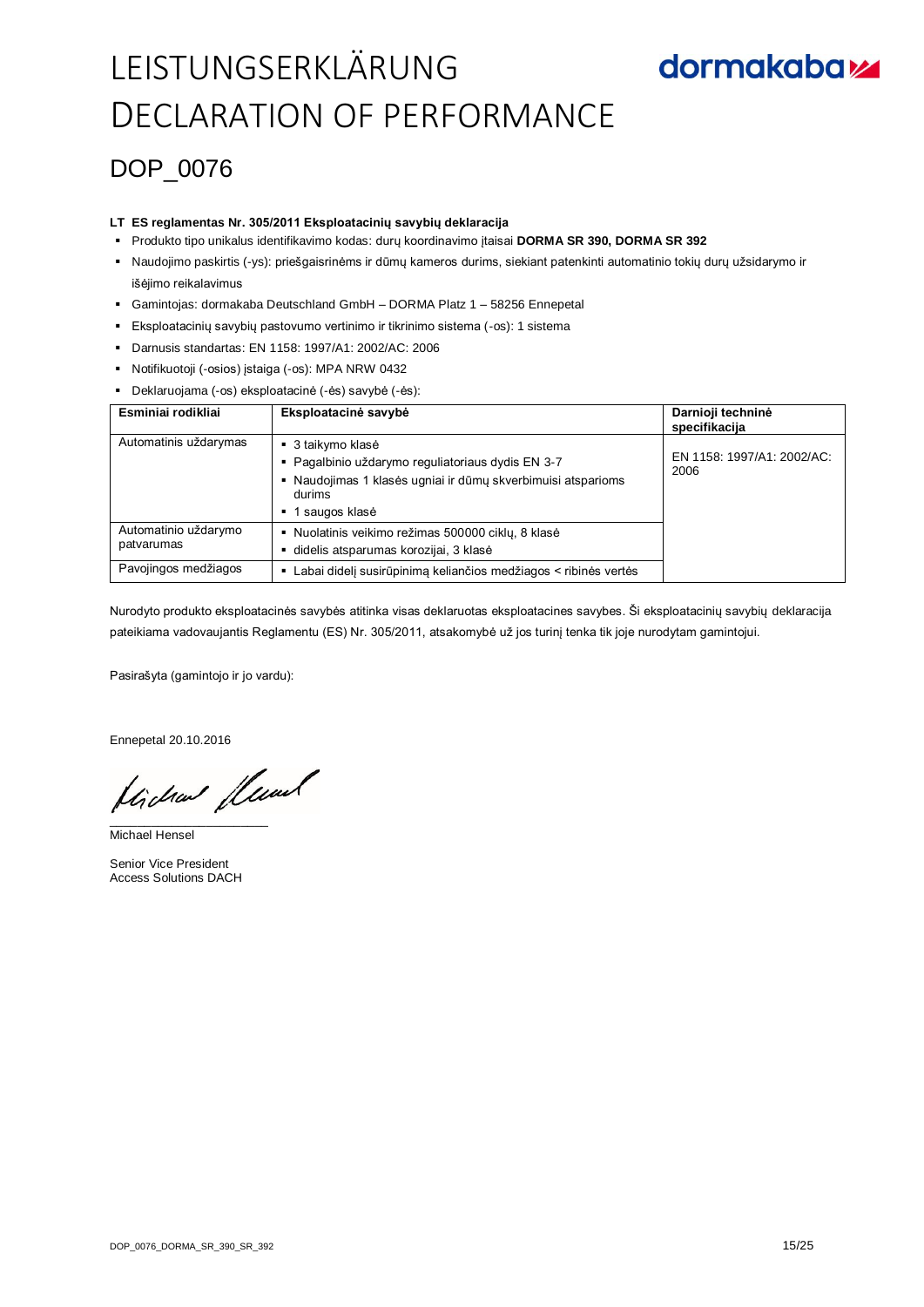### DOP\_0076

#### **LV ES Nr. 305/2011 ekspluatācijas īpašību deklarācija**

- Unikālais izstrādājuma tipa identifikācijas numur: Durvju koordinators **DORMA SR 390, DORMA SR 392**
- Paredzētais izmantojums: Uz ugunsdrošības nodalījumu durvīm, lai nodrošinātu šādu durvju pašaizvēršanos un atvēršanos
- Ražotājs: dormakaba Deutschland GmbH DORMA Platz 1 58256 Ennepetal
- Ekspluatācijas īpašību noturības novērtējuma un pārbaudes (AVCP) sistēma(-as): 1. sistēma.
- Saskaņotais standarts: EN 1158: 1997/A1: 2002/AC: 2006
- Paziņotā(-ās) iestāde(-es): MPA NRW 0432
- Deklarētā(-ās) ekspluatācijas īpašība(-as):

| Būtiskas pazīmes                                        | <b>Ipašība</b>                                                                                                                                                          | Saskanotā tehniskā<br>specifikācija |
|---------------------------------------------------------|-------------------------------------------------------------------------------------------------------------------------------------------------------------------------|-------------------------------------|
| Automātiski aizveras                                    | • 3. lietošanas kategorija<br>- Aizvēršanas secības regulatora izmērs EN 3-7<br>Izmantojams 1. kategorijas ugunsdrošām un dūmudrošām durvīm<br>■ 1. kategorijas drošība | EN 1158: 1997/A1: 2002/AC:<br>2006  |
| Automātiskās aizvēršanas<br>ilgstošas darbības izturība | - Ilgstoša darbība: 500000 ciklu, 8. kategorija<br>Augsta izturība pret rūsu, 3. kategorija                                                                             |                                     |
| Bīstamas vielas                                         | Īpaši satraukumu radošas vielas < robežvērtības                                                                                                                         |                                     |

Iepriekš norādītā izstrādājuma ekspluatācijas īpašības atbilst deklarēto ekspluatācijas īpašību kopumam. Šī ekspluatācijas īpašību deklarācija izdota saskaņā ar Regulu (ES) Nr. 305/2011, un par to ir atbildīgs vienīgi iepriekš norādītais ražotājs.

Parakstīts ražotāja vārdā:

Ennepetal 20.10.2016

flichen fleund

Michael Hensel

Senior Vice President Access Solutions DACH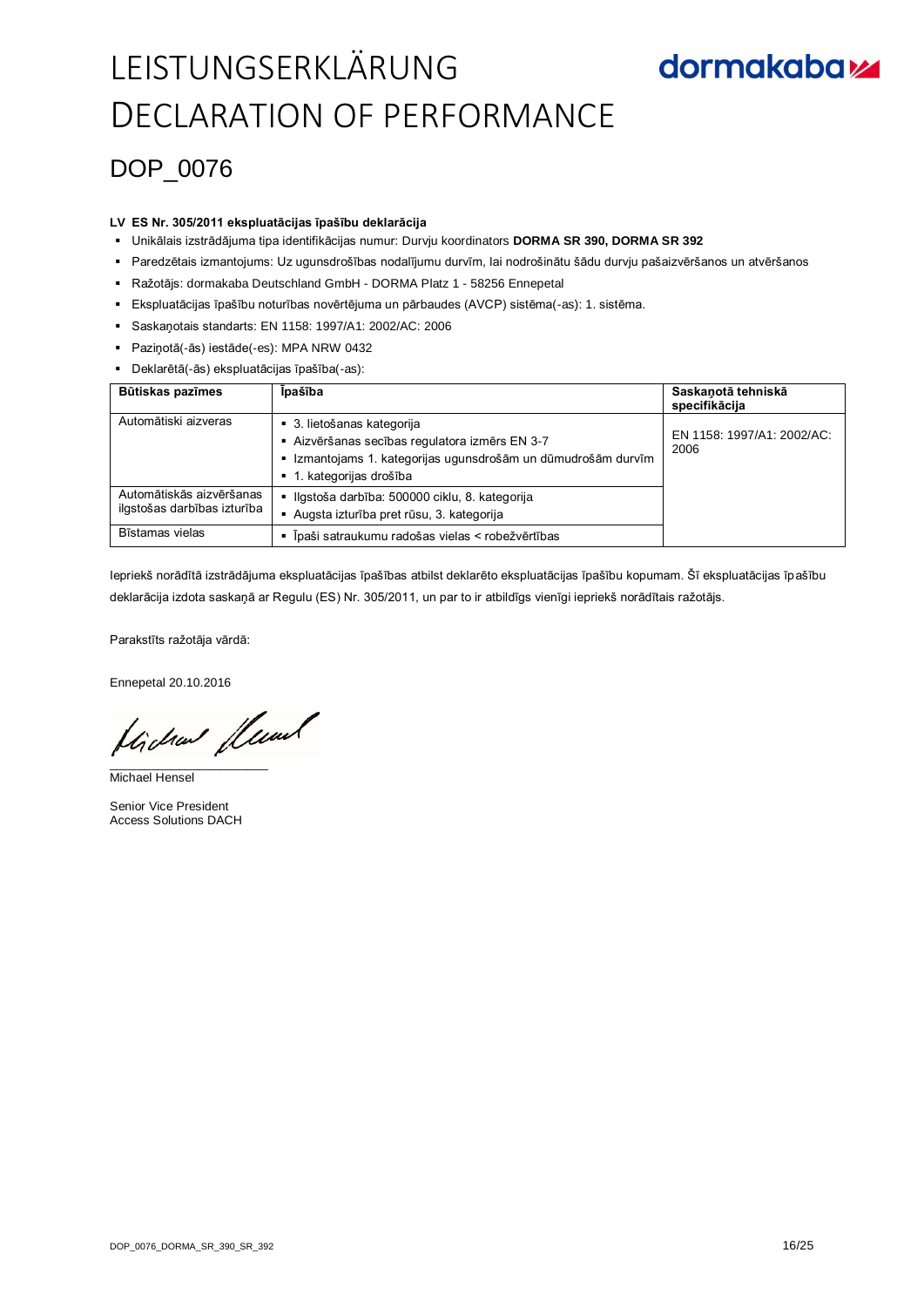### DOP\_0076

#### **MT EU Nru. 305/2011 Dikjarazzjoni ta' prestazzjoni**

- Kodići uniku ta' identifikazzjoni tat-tip tal-prodott: Apparati li jikkoordinaw il-bibien DORMA SR 390, DORMA SR 392
- Użu/i intenzjonat/i: Ma' bibien protettivi kontra n-nar u d-duħħan sabiex jissodisfaw ir-rekwiżiti għall-għeluq awtomatiku ta' dawn il-bibien u għall-attivazzjoni tagħhom
- Manifattur: dormakaba Deutschland GmbH DORMA Platz 1 D-58256 Ennepetal
- Sistema/i ta' AVCP: sistema 1
- Standard armonizzat: EN 1158: 1997/A1: 2002/AC: 2006
- Korp/i nnotifikat/i: MPA NRW 0432
- Prestazzjoni/jiet ddikjarata/i:

| Karatteristići prinčipali | Prestazzjoni                                                                                                        | Specifikazzjoni teknika<br>armonizzata |
|---------------------------|---------------------------------------------------------------------------------------------------------------------|----------------------------------------|
| Għeluq awtomatiku         | Klassi tal-użu 3<br>٠                                                                                               | EN 1158: 1997/A1: 2002/AC:             |
|                           | Dags tal-apparat li jikkoordina l-bibien EN 3-7<br>Għall-applikazzjoni ma' bibien protettivi kontra n-nar u/jew id- | 2006                                   |
|                           | duħħan Klassi 1                                                                                                     |                                        |
|                           | • Sigurtà Klassi 1                                                                                                  |                                        |
| Durabbiltà tal-funzioni   | - Funzjoni kontinwa 500000 ciklu Klassi 8                                                                           |                                        |
| awtomatikà tal-għelug     | reżistenza għall-korrużioni għolja Klassi 3                                                                         |                                        |
| Sustanzi perikolużi       | Sustanzi ta' thassib serju hafna < limiti                                                                           |                                        |

Il-prestazzjoni tal-prodott identifikat hawn fuq hija konformi mal-prestazzjonijiet iddikjarati. Din id-dikjarazzjoni ta' prestazzjoni hija maħruġa, skont ir-Regolament (UE) Nru 305/2011, taħt ir-responsabbiltà unika tal-manifattur identifikat hawn fuq.

Iffirmat għal u f'isem il-manifattur minn:

Ennepetal 20.10.2016

Lide flumb

Michael Hensel

Senior Vice President Access Solutions DACH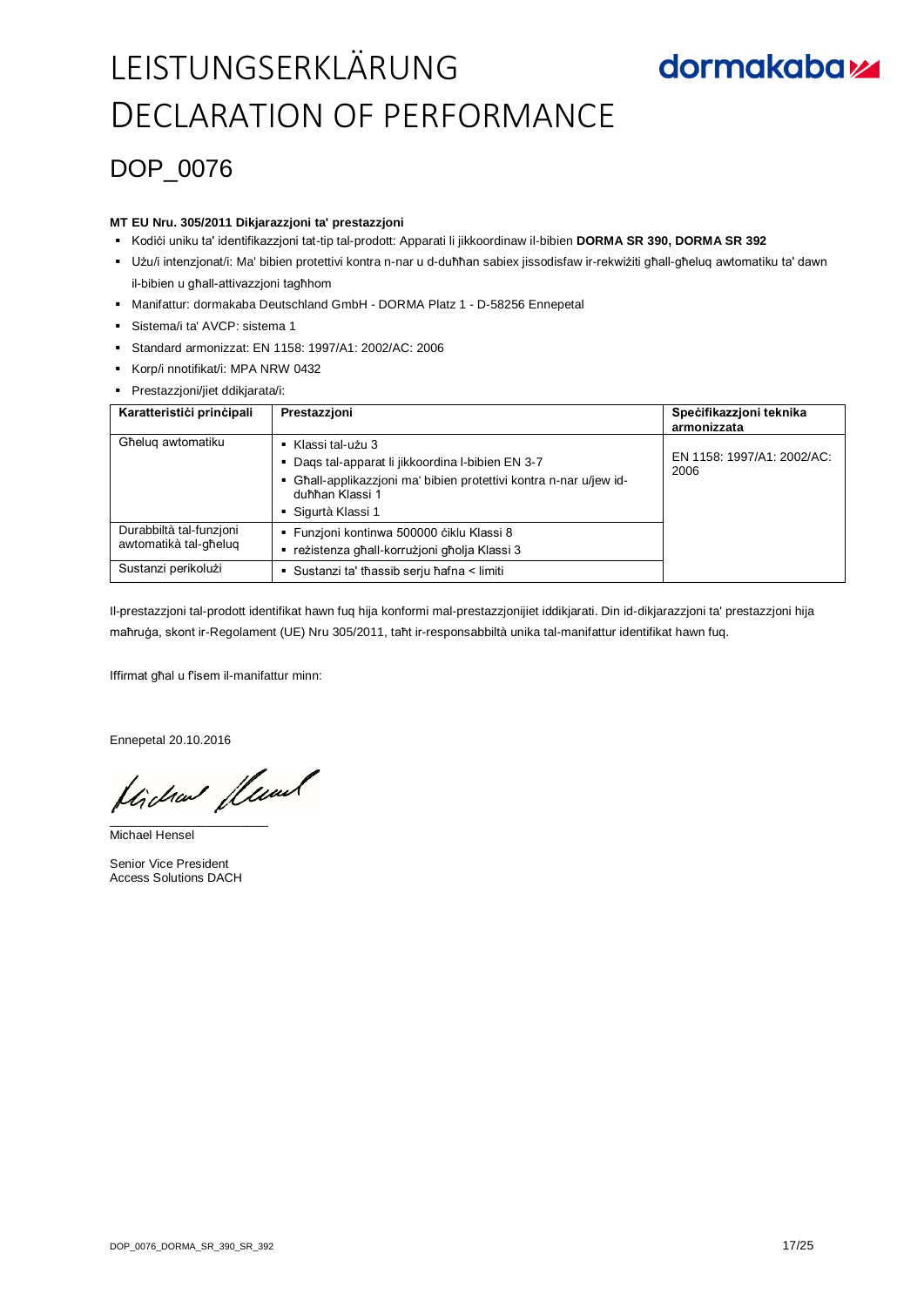## **dormakabazz**

### DOP\_0076

#### **NL EU nr. 305/2011 Prestatieverklaring**

- Unieke identificatiecode van het producttype: Regelaars voor de sluitvolgorde van deuren **DORMA SR 390, DORMA SR 392**
- Beoogd(e) gebruik(en): Op brand- en rookcompartimenterende deuren ter voldoening aan de zelfsluitendheid- en uitschakelvereiste voor deze deuren
- Fabrikant: dormakaba Deutschland GmbH DORMA Platz 1 58256 Ennepetal
- Het systeem of de systemen voor de beoordeling en verificatie van de prestatiebestendigheid: systeem 1.
- Geharmoniseerde norm: EN 1158: 1997/A1: 2002/AC: 2006
- Aangemelde instantie(s): MPA NRW 0432
- Aangegeven prestatie(s):

| <b>Belangrijkste</b><br>kenmerken | <b>Prestaties</b>                                                                                                                                                             | Geharmoniseerde<br>technische specificaties |
|-----------------------------------|-------------------------------------------------------------------------------------------------------------------------------------------------------------------------------|---------------------------------------------|
| Zelfsluitend                      | Toepassingsklasse 3<br>٠<br>Sluitvolgorderegelaar-grootte EN 3-7<br>Geschiktheid voor toepassing op brand- en rookwerende deuren<br>klasse 1<br>• Veiligheid conform klasse 1 | EN 1158: 1997/A1: 2002/AC:<br>2006          |
| Duurzaam<br>zelfsluitend          | • Duurfunctie 500000 cycli klasse 8<br>hoge corrosiebestendigheid klasse 3                                                                                                    |                                             |
| Gevaarlijke stoffen               | Zeer zorgwekkende stoffen < grenswaarden<br>٠                                                                                                                                 |                                             |

De prestaties van het hierboven omschreven product zijn conform de aangegeven prestaties. Deze prestatieverklaring wordt in overeenstemming met Verordening (EU) nr. 305/2011 onder de exclusieve verantwoordelijkheid van de hierboven vermelde fabrikant verstrekt.

Ondertekend voor en namens de fabrikant door:

Ennepetal 20.10.2016

Hicha fluml

Michael Hensel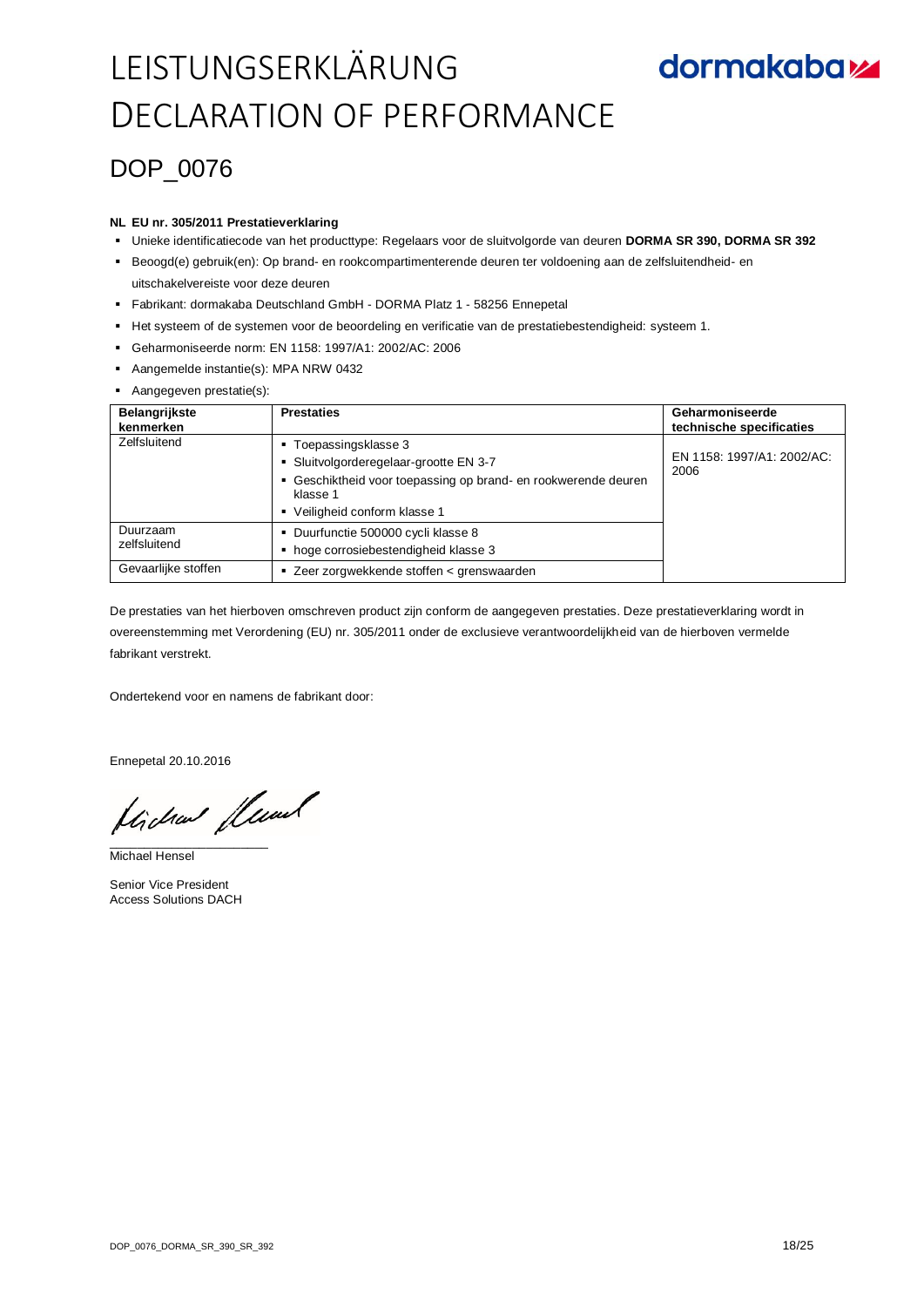### DOP\_0076

#### **NO EU Nr. 305/2011 Ytelseserklæring**

- Entydig produkttypekode: Dørkoordinatorer **DORMA SR 390, DORMA SR 392**
- Bruksformål: Monteres på brann og røykvernsdører for for å oppfylle kravene om at disse dørene er selvlukkende og løser ut
- Produsent: dormakaba Deutschland GmbH DORMA Platz 1 58256 Ennepetal
- System for vurdering og kontroll av ytelse iht. EU Nr. 305/2011 vedlegg V: System 1.
- Harmoniserende standard: EN 1158: 1997/A1: 2002/AC: 2006
- Offentlig(e) kontrollinstans(er): MPA NRW 0432
- Ytelseserklæring(er):

| Vesentlige<br>produktegenskaper      | Teknisk ytelse                                                                                                                         | Harmoniserte tekniske<br>standarder |
|--------------------------------------|----------------------------------------------------------------------------------------------------------------------------------------|-------------------------------------|
| Selvlukkende                         | Bruksklasse 3<br>■ Koordinator-størrelse EN 3-7<br>Kan brukes på dører for brann- og røykbeskyttelse, klasse 1<br>■ Sikkerhet klasse 1 | EN 1158: 1997/A1: 2002/AC:<br>2006  |
| Varighet av selvlukkende<br>funksjon | ■ Permanent funksjon 500.000 sykluser i klasse 8<br>Ingen definert høy, klasse 3                                                       |                                     |
| Farlige stoffer                      | Bekymringsverdige stoffer < Grenseverdier                                                                                              |                                     |

Ytelsen til produktet som angis ovenfor motsvarer den/de erklærte ytelsen(e). Produsenten som oppgis ovenfor er eneste ansvarlige for at ytelseserklæringen er i samsvar med EU-forskrift nr. 305/2011.

Underskrevet for produsenten og i produsentens navn av:

Ennepetal 20.10.2016

Hicha flund

Michael Hensel

Senior Vice President Access Solutions DACH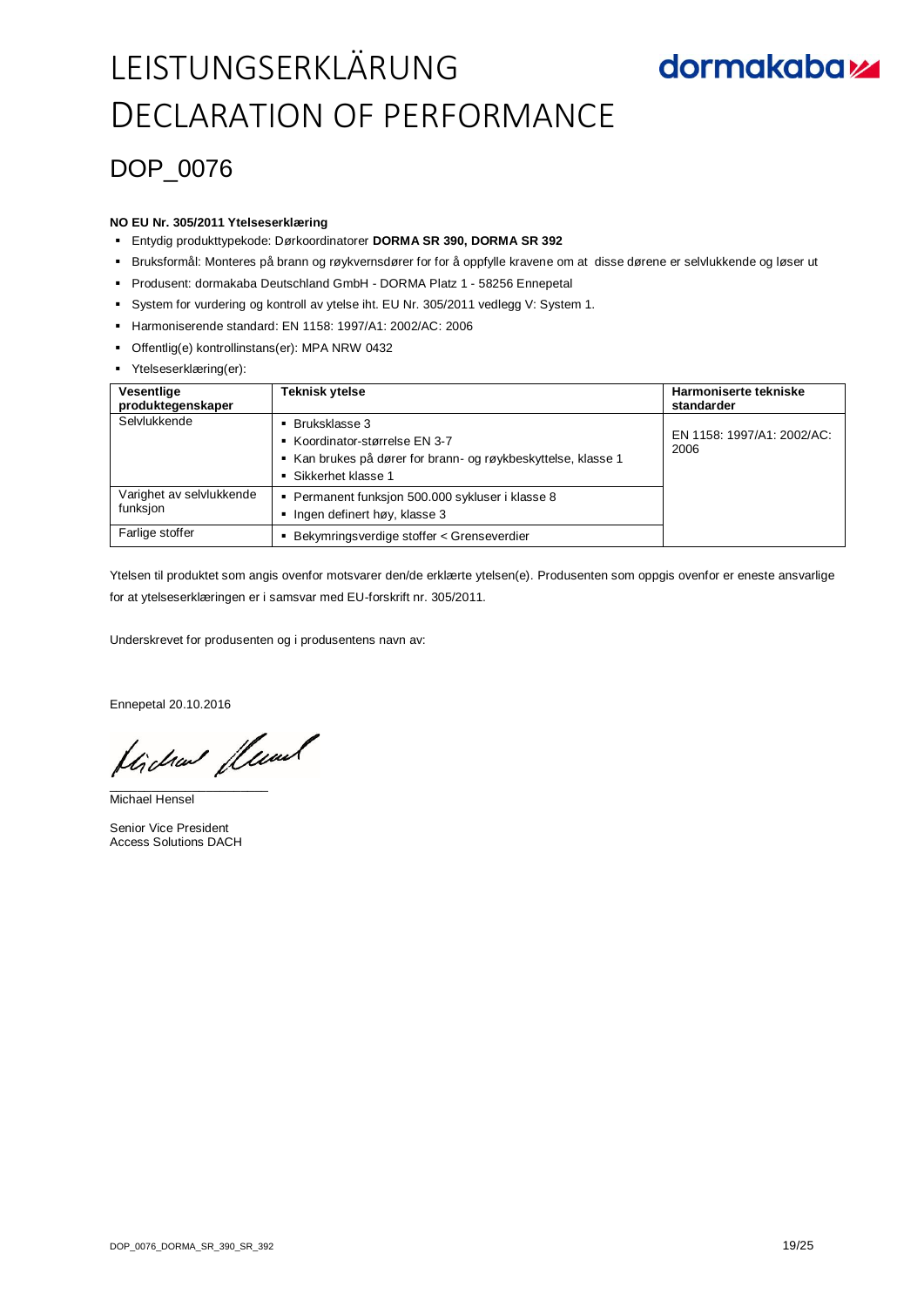### DOP\_0076

#### **PL UE 305/2011 Deklaracja właściwości użytkowych**

- Niepowtarzalny kod identyfikacyjny typu wyrobu: Regulatory kolejności zamykania **DORMA SR 390, DORMA SR 392**
- Zamierzone zastosowanie lub zastosowania: Do drzwi przedziałowych przeciwogniowych i przeciwdymnych w celu spełnienia wymogu samozamykania się i zdolności do zwolnienia takich drzwi
- Producent: dormakaba Deutschland GmbH DORMA Platz 1 58256 Ennepetal
- System(-y) oceny i weryfikacji stałości właściwości użytkowych: System 1
- Norma zharmonizowana: EN 1158: 1997/A1: 2002/AC: 2006
- Jednostka lub jednostki notyfikowane: MPA NRW 0432
- Deklarowane właściwości użytkowe:

| Zasadnicze<br>charakterystyki     | Właściwości użytkowe                                                                                                                                                                  | Zharmonizowana<br>specyfikacja techniczna |
|-----------------------------------|---------------------------------------------------------------------------------------------------------------------------------------------------------------------------------------|-------------------------------------------|
| Samozamykanie                     | Klasa użytkowania 3<br>Wielkość regulatora kolejności zamykania EN 3-7<br>Możliwość zastosowania w drzwiach przeciwpożarowych i<br>dymoszczelnych – klasa 1<br>Klasa bezpieczeństwa 1 | EN 1158: 1997/A1: 2002/AC:<br>2006        |
| Trwałość funkcji<br>samozamykania | Działanie ciągłe przez 500000 cykli – klasa 8<br>٠<br>Odporność korozyjna wysoka klasa 3                                                                                              |                                           |
| Substancje niebezpieczne          | Substancje wzbudzające szczególnie duże obawy < wartości<br>graniczne                                                                                                                 |                                           |

Właściwości użytkowe określonego powyżej wyrobu są zgodne z zestawem deklarowanych właściwości użytkowych. Niniejsza deklaracja właściwości użytkowych wydana zostaje zgodnie z rozporządzeniem (UE) nr 305/2011 na wyłączną odpowiedzialność producenta określonego powyżej.

W imieniu producenta podpisał(-a):

Ennepetal 20.10.2016

flichen fleund

Michael Hensel

Senior Vice President Access Solutions DACH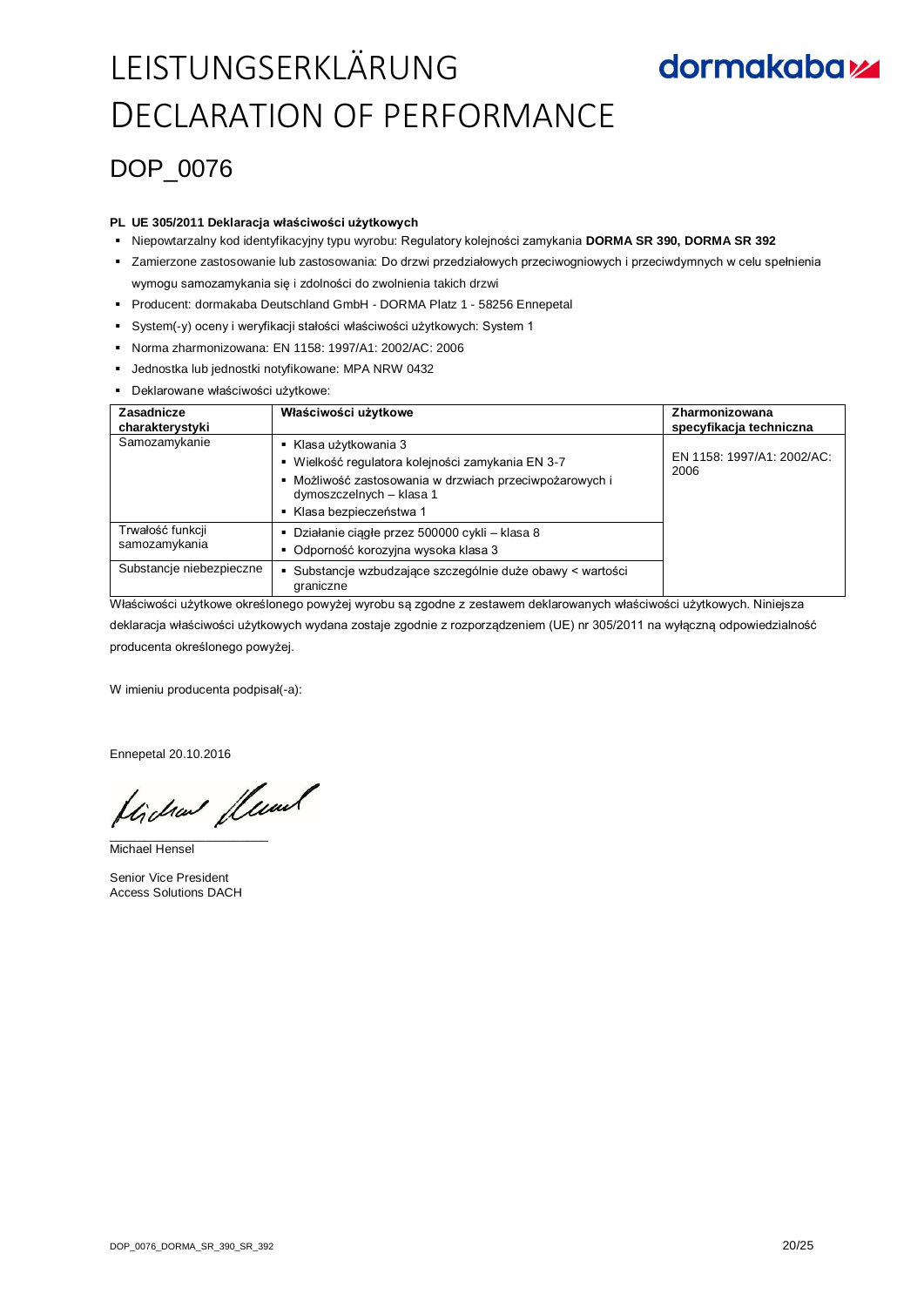## **dormakabazz**

### DOP\_0076

### **PT UE Nº 305/2011 Declaração de Rendimento**

- Código de identificação único do produto-tipo: Dispositivos para coordenação de portas **DORMA SR 390, DORMA SR 392**
- Utilização(ões) prevista(s): Em portas de protecção contra fogo e fumo para cumprimento do seu auto encerramento e a possibilidade de disparar capacidades dessas portas
- Fabricante: dormakaba Deutschland GmbH DORMA Platz 1 58256 Ennepetal
- Sistema(s) de avaliação e verificação da regularidade do desempenho (AVCP): Sistema 1.
- Norma harmonizada: EN 1158: 1997/A1: 2002/AC: 2006
- Organismo(s) notificado(s): MPA NRW 0432
- Desempenho(s) declarado(s):

| Características<br>principais    | Desempenho                                                                                                                                             | Norma técnica<br>harmonizada       |
|----------------------------------|--------------------------------------------------------------------------------------------------------------------------------------------------------|------------------------------------|
| Fecho automático                 | • Classe de aplicação 3<br>- Tamanho do regulador de fecho EN 3-7<br>Aplicabilidade em portas corta-fogo e corta-fumo Classe 1<br>• Segurança Classe 1 | EN 1158: 1997/A1: 2002/AC:<br>2006 |
| Durabilidade fecho<br>automático | • Funcionamento permanente 500000 ciclos Classe 8<br>Resistência à corrosão elevada Classe 3                                                           |                                    |
| Substâncias perigosas            | Substâncias que suscitam maiores preocupações < Valores-<br>limite                                                                                     |                                    |

O desempenho do produto identificado acima está em conformidade com o conjunto de desempenhos declarados. A presente declaração de desempenho é emitida, em conformidade com o Regulamento (UE) n.o 305/2011, sob a exclusiva responsabilidade do fabricante identificado acima.

Assinado por e em nome do fabricante por:

Ennepetal 20.10.2016

Hicha fluml

Michael Hensel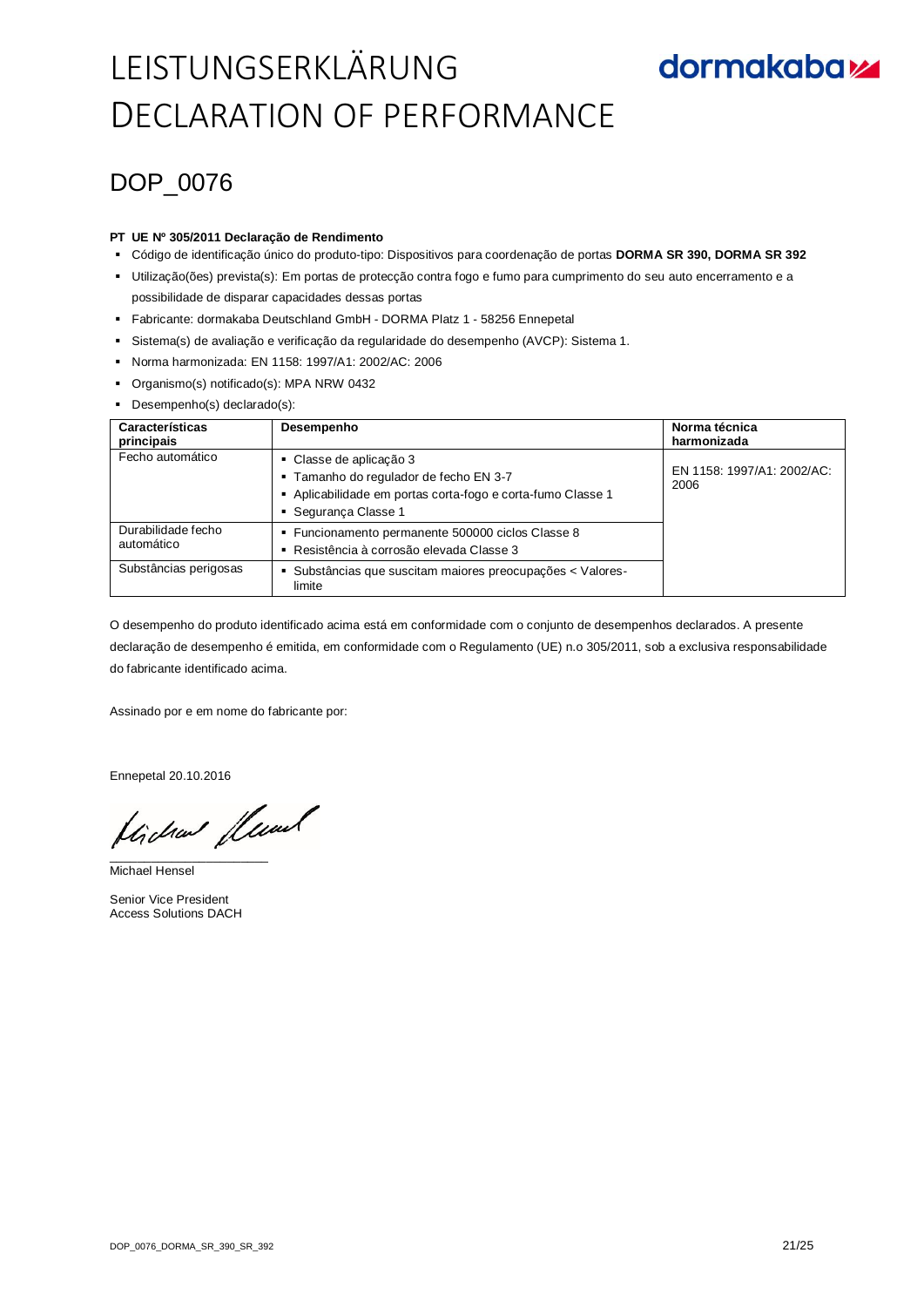### DOP\_0076

#### **RO Regulament UE nr. 305/2011 Declaraţie de performanţă**

- Cod unic de identificare al produsului-tip: regulatoare ale secvenţei de închidere **DORMA SR 390, DORMA SR 392**
- Utilizare (utilizări) preconizată (preconizate): la uşi antifoc şi uşi antifum pentru îndeplinirea cerinţelor acestor uşi de a se închide automat şi de a declanşa
- Fabricant: dormakaba Deutschland GmbH DORMA Platz 1 58256 Ennepetal
- Sistemul (sistemele) de evaluare și de verificare a constanței performanței: sistemul 1.
- Standard armonizat: EN 1158: 1997/A1: 2002/AC: 2006
- Organism (organisme) notificat(e): MPA NRW 0432
- Performanța (performanțe) declarată (declarate):

| Caracteristici esentiale                                                    | Performantă                                                                                                                                                                                      | Specificație tehnică<br>armonizată |
|-----------------------------------------------------------------------------|--------------------------------------------------------------------------------------------------------------------------------------------------------------------------------------------------|------------------------------------|
| Închidere automată                                                          | $\blacksquare$ Clasa de utilizare 3<br>Dimensiunea sistemului de reglare a succesiunii de închidere<br>FN 3-7<br>• Compatibilitate cu uși antifoc și uși antifum, clasa 1<br>■ Siguranță clasa 1 | EN 1158: 1997/A1: 2002/AC:<br>2006 |
| Durabilitatea capacității<br>de închidere automată<br>Substante periculoase | • Durabilitate 500000 de cicluri, clasa 8<br>- Rezistență la coroziune mare, clasa 3<br>· Substanțe deosebit de îngrijorătoare < valorile limită                                                 |                                    |

Performanța produsului identificat mai sus este în conformitate cu setul de performanțe declarate. Această declarație de performanță este eliberată în conformitate cu Regulamentul (UE) nr. 305/2011, pe răspunderea exclusivă a fabricantului identificat mai sus.

Semnată pentru și în numele fabricantului de către:

Ennepetal 20.10.2016

Hichard Leval

Michael Hensel

Senior Vice President Access Solutions DACH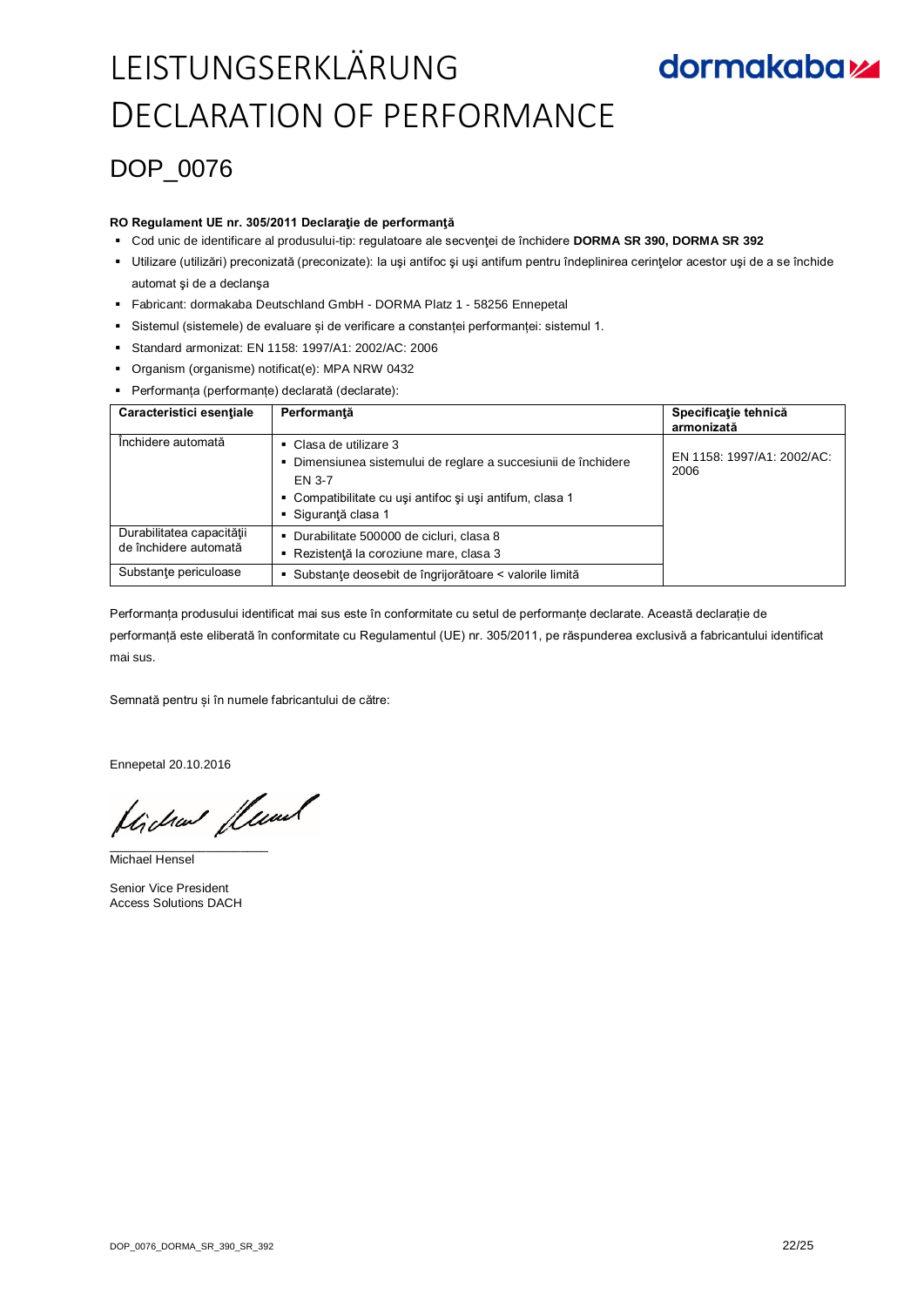### DOP\_0076

#### **SK Nariadenie Európskeho parlamentu a Rady (EÚ) č. 305/2011 Vyhlásenie o parametroch**

- Jedinečný identifikačný kód typu výrobku: Zariadenia na koordináciu zatvárania dverí **DORMA SR 390, DORMA SR 392**
- Zamýšľané použitie/použitia: Na dverách odolných proti ohňu a dymu na splnenie požiadaviek na samozatvorenie a spustenie
- Výrobca: dormakaba Deutschland GmbH DORMA Platz 1 58256 Ennepetal
- Systém(-y) posudzovania a overovania nemennosti parametrov: Systém 1.
- Harmonizovaná norma: EN 1158: 1997/A1: 2002/AC: 2006
- Notifikovaný(-é) subjekt(-y): MPA NRW 0432
- Deklarované parametre:

| Podstatné vlastnosti                        | Výkon                                                                                                                                                                   | Harmonizovaná technická<br>špecifikácia |
|---------------------------------------------|-------------------------------------------------------------------------------------------------------------------------------------------------------------------------|-----------------------------------------|
| Samozatváracie                              | ■ Trieda použitia 3<br>• Veľkosť sekvenčného dverového regulátora EN 3-7<br>- Použiteľnosť na protipožiarnych a protidymových dverách triedy 1<br>Bezpečnostná trieda 1 | EN 1158: 1997/A1: 2002/AC:<br>2006      |
| Schopnosť trvalej funkcie<br>samozatvárania | ■ Trvalá funkcia 500000 cyklov triedy 8<br>vysoká odolnosť proti korózii triedy 3                                                                                       |                                         |
| Nebezpečné látky                            | Mimoriadne znepokojivé látky < hraničné hodnoty                                                                                                                         |                                         |

Uvedené parametre výrobku sú v zhode so súborom deklarovaných parametrov. Toto vyhlásenie o parametroch sa v súlade s nariadením (EÚ) č. 305/2011 vydáva na výhradnú zodpovednosť uvedeného výrobcu.

Podpísal(-a) za a v mene výrobcu:

Ennepetal 20.10.2016

Hicha flund

Michael Hensel

Senior Vice President Access Solutions DACH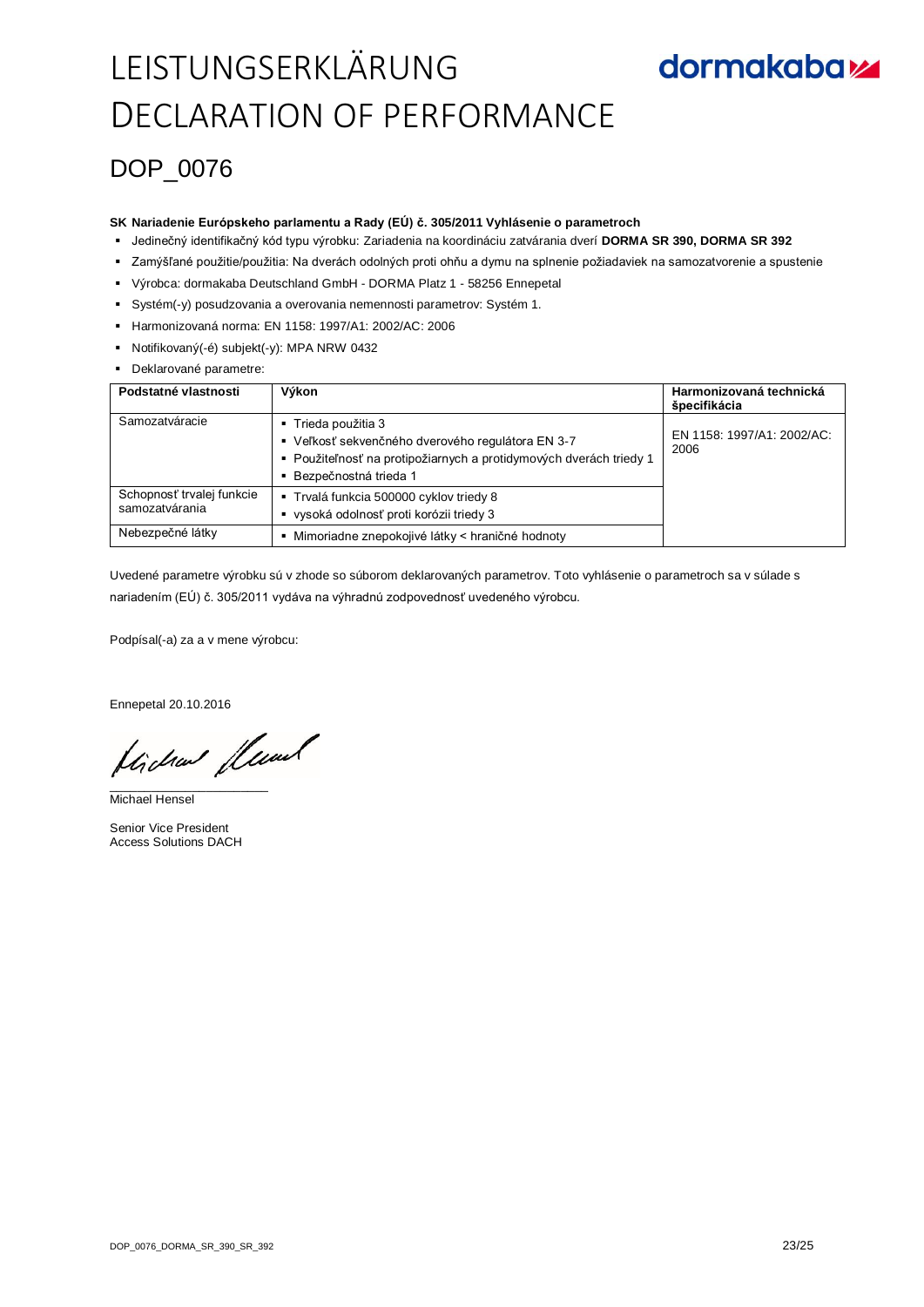### DOP\_0076

#### **SL EU Nr. 305/2011 Izjava o zmogljivosti**

- Enotna identifikacijska oznaka tipa proizvoda: Zapiralno zaporedje **DORMA SR 390, DORMA SR 392**
- Predvidena uporaba: Na protipožarnih in proti dimnih vratih za izpolnitev zahteve teh vrat, da so samozapiralne in se sprožijo
- Proizvajalec: dormakaba Deutschland GmbH DORMA Platz 1 58256 Ennepetal
- Sistemi ocenjevanja in preverjanja nespremenljivosti lastnosti: sistem 1.
- Harmonizirani standard: EN 1158: 1997/A1: 2002/AC: 2006
- Priglašeni organi: MPA NRW 0432
- **Navedene lastnosti:**

| Bistvene značilnosti              | Zmogljivost                                                                                                                                              | Usklajena tehnična<br>specifikacija |
|-----------------------------------|----------------------------------------------------------------------------------------------------------------------------------------------------------|-------------------------------------|
| Samodejno zapiranje               | razred uporabe 3<br>regulator vrstnega reda zapiranja-velikost EN 3-7<br>uporabno na protipožarnih in proti dimnih vratih razred 1<br>varnostni razred 1 | EN 1158: 1997/A1: 2002/AC:<br>2006  |
| Trajnost samodejnega<br>zapiranja | ■ traina funkcija 500000 ciklov razred 8<br>visoka odpornost proti koroziji razred 3                                                                     |                                     |
| Nevarne snovi                     | posebej skrb vzbujajoče snovi < mejne vrednosti                                                                                                          |                                     |

Lastnosti proizvoda, navedenega zgoraj, so v skladu z navedenimi lastnostmi. Za izdajo te izjave o lastnostih je v skladu z Uredbo (EU) št. 305/2011 odgovoren izključno proizvajalec, naveden zgoraj.

Podpisal za in v imenu proizvajalca:

Ennepetal 20.10.2016

Hicha flund

Michael Hensel

Senior Vice President Access Solutions DACH